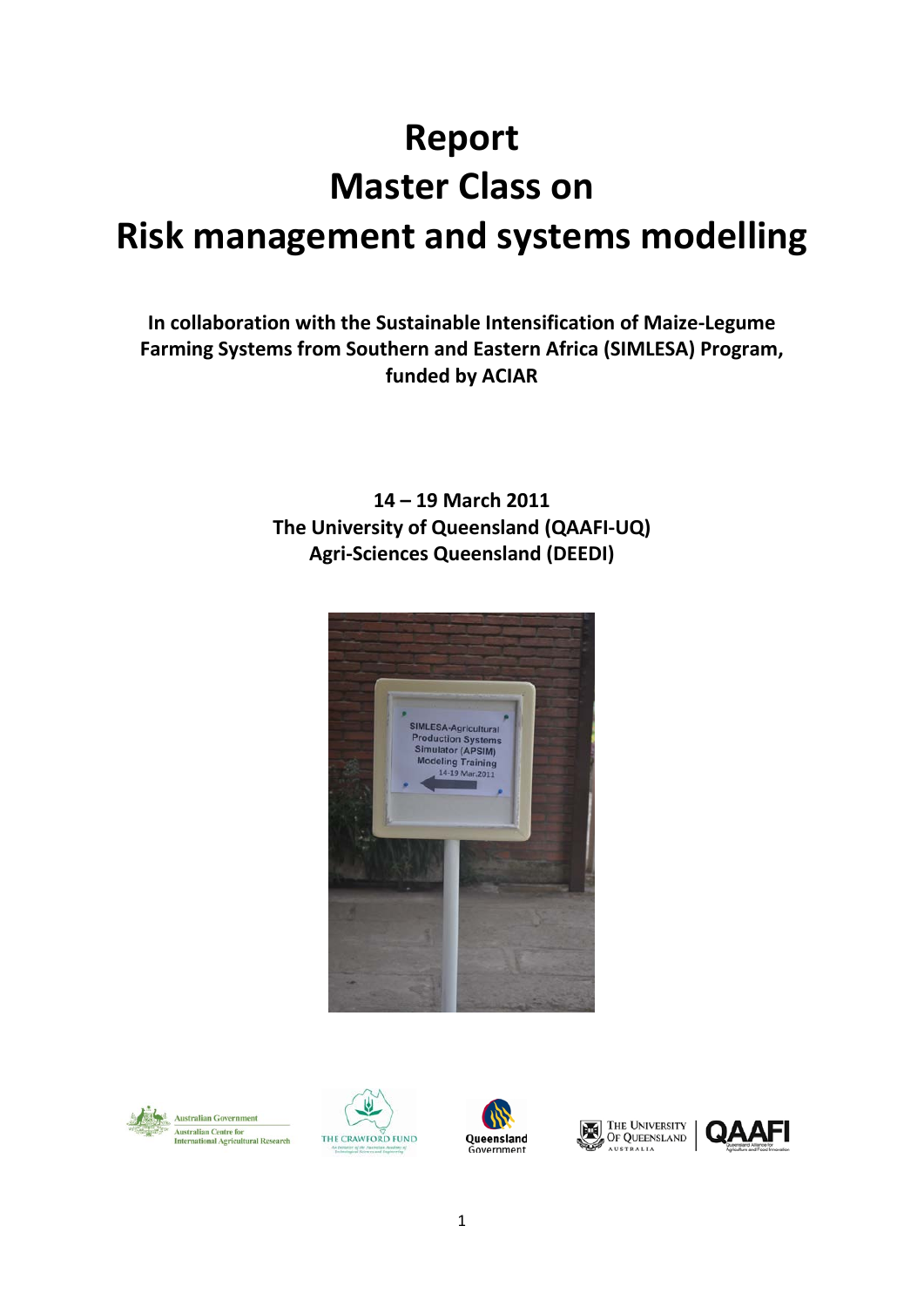# **Report on Master Class on Risk management and systems modelling**

**14 – 19 March 2011 The University of Queensland (QAAFI-UQ) Agri-Sciences Queensland (DEEDI)**

# **In collaboration with the Sustainable Intensification of Maize-Legume Farming Systems from Southern and Eastern Africa (SIMLESA) Program, funded by ACIAR**

# **Rationale**

Worldwide hunger is concentrated in the east and southern regions of Africa where maize is a major component of food security. Due to its high potential productivity, maize is considered a strategic crop to mitigate recurring hunger and poverty. Maize is mostly grown by resource-poor farmers in complex risky farming-systems alongside legumes, oilseeds and livestock. With growth of population and incomes, the demand for maize is projected to increase by 50% over the next ten years. It is critical therefore to: (i) in the medium to longer term, increase the sustainable production of maize in the context of expected global changes in climate and food demand and quality, driven by population and wealth growth; and (ii) in the short to medium term, eliminate food shortages during poor seasons while maximising production and farmers profits during the good seasons.

The task is complex due to existing constraints i.e. an increasingly degraded natural resource base; shortages of labour; agronomic skills; poor value chains i.e. access to farm inputs and output markets; a high exposure to climate variability; and the uncertainties from climate change. In this background it is then imperative that SIMLESA partner countries and team members are capable of quickly and effectively identifying opportunities for significant and sustainable improvements in the resilience, adaptability, and productivity of these highly vulnerable farming systems.

When dealing with complex problems, farming systems thinking and farming systems modelling have been demonstrated to be important tools to: **better understand** potential impacts from new technologies and the allocation of limited resources at the field and whole farm level; **quantify**  complex interactions, and provide analyses that identify best bet options for the sustainable intensification of farming systems; promote **co-learning** of best fit practices that enhance decisionmaking under risk and uncertainty.

# **The target**

This training targeted African SIMLESA project members from the National Agricultural Research Systems, and aimed to (i) create understanding of the research benefits from combining participatory systems modelling and field experimentation; (ii) improve their capacity to collect quality soil, climate and crop data sets; and (iii) improve their skills to apply systems modelling techniques and analysis to design more resilient and profitable small holder farm practices, tactics and strategies to better manage investment uncertainty in rainfed cropping systems.

# **Training objectives**

To skill up SIMLESA project members in the effective use of the APSIM software [\(www.apsim.info\)](http://www.apsim.info/) to:

- A) Better inform climate risk management decisions;
- B) Produce ex-ante analyses to test experimental designs, and the potential impacts of practice interventions and practice change aiming at the sustainable intensification of maize-legume farming systems;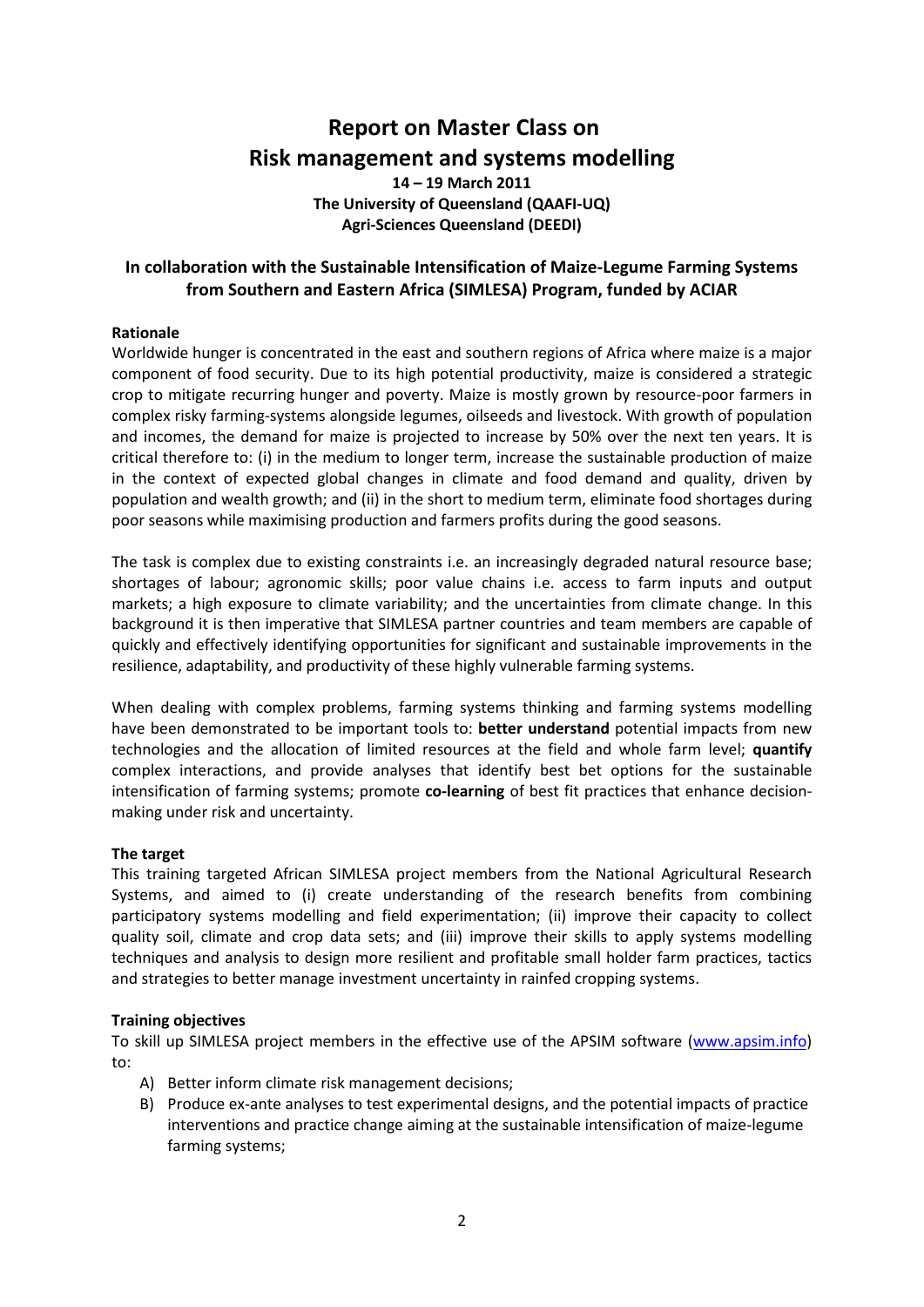C) Support SIMLESA project activities in the application of systems modelling technologies to answer specific research questions in each of the agro-ecologies in the participating countries.

# **Participants**

There were 26 participants in the Master Class – having a range of previous experience and use of systems modelling tools from a wide range of different developing countries: Ethiopia (7), Kenya (4), Tanzania (3), Malawi (3), Mozambique (3), Mali (1), Ghana (1), Cameroon (1), Burkina Faso (1), Colombia (1), and Zimbabwe (1) - together with four Australian trainers (Annex 1), and Eric Craswell who represented the Crawford Fund. Three of the participants were female. All the participants were working in African countries for National Research agencies or for the Consultative Group on International Agricultural Research (CGIAR), across a highly diverse range of farming systems i.e. maize, legumes, pastures, agroforestry and livestock systems.

# **Co-sponsorship**

In addition to the Crawford Fund, co-sponsors of the Master Class were the Australian Centre for International Agricultural Research (ACIAR) through the SIMLESA program, and AusAid through the Central Africa Council for Agricultural Research and Development (CORAF).

# **Collaborating organizations**

Participating African and international organisations include the Ethiopian Institute of Agricultural Research (EIAR); the Kenyan Agricultural Research Institute (KARI); the Agricultural Research and Technical Services (DARTS), Ministry of Agriculture and Food Security, Malawi; Faculdade de Agricultura, Instituto Superior Politécnico de Manica (ISPM); the Instituto de Investigacao Agraris de Mocambique (IIAM); the Ministry of Agriculture and Food Security (DRD) of Tanzania; the Centre for International Maize and Wheat Breeding (CIMMYT); the International Centre for Research in Agro Forestry (ICRAF); the University of Cameroon; the University of Ghana; and the Institute for the Environment and Agricultural Research of Burkina Faso (INERA). Australian participating agencies included The Queensland Alliance for Agriculture and Food Innovation (QAAFI) at the University of Queensland (UQ), Agri-Sciences Queensland from the Queensland Department of Employment, Economic Development and Innovation (DEEDI); and CSIRO.

# **Course contents**

The topics of the training course included

- The role of cropping systems modelling in agricultural research and development.
- APSIM training as provided by the APSIM Unincorporated Joint Venture (www.apsim.info).
- Building minimum data sets for climate, crops and soils for ESA/Africa.
- Soil sampling and soil characterisation.
- Country specific modelling applications that support climate risky management using a range of climate information, climate tools, and systems modelling tools.

# **The workshop material, documentation and exercises can be accessed from:**

[http://www.apsim.info/Wiki/Training%20Manual%20\(SIMLESA\).ashx](http://www.apsim.info/Wiki/Training%20Manual%20(SIMLESA).ashx)

# **Access the Power Point presentations from:**

# SIMLESA overview by Mulugetta Mekuria

[http://dl.dropbox.com/u/20788757/APSIM%20Training/SIMLESA%20Highlights%20%202010%20%20March14%20ADDIS%](http://dl.dropbox.com/u/20788757/APSIM%20Training/SIMLESA%20Highlights%20%202010%20%20March14%20ADDIS%20Presentation%202011.ppt) [20Presentation%202011.ppt](http://dl.dropbox.com/u/20788757/APSIM%20Training/SIMLESA%20Highlights%20%202010%20%20March14%20ADDIS%20Presentation%202011.ppt)

APSIM and APSRU slides by Daniel Rodriguez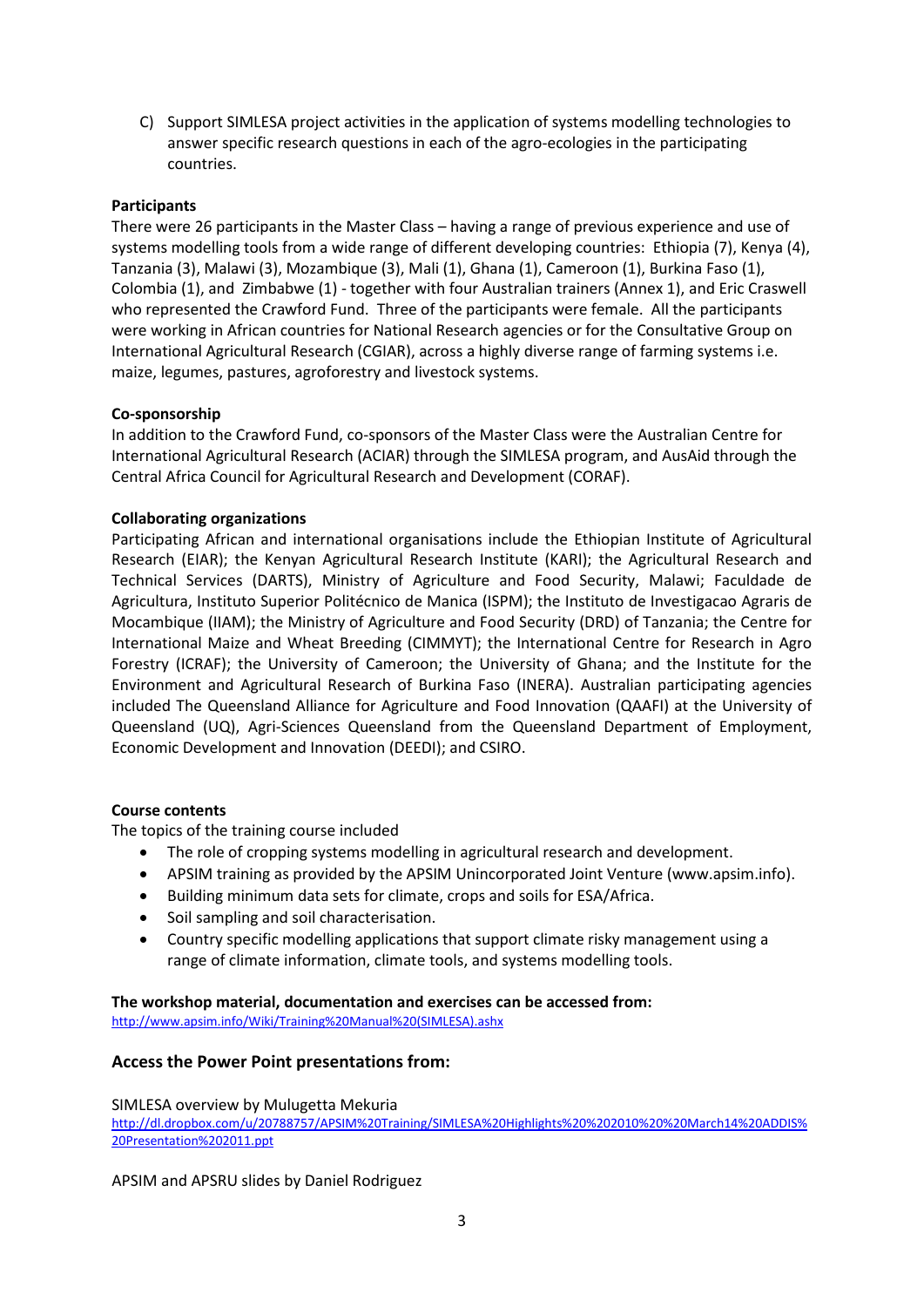#### <http://dl.dropbox.com/u/20788757/APSIM%20Training/APSIM%20%26%20APSRU.ppt>

#### APSIM water balance by John Dimes

<http://dl.dropbox.com/u/20788757/APSIM%20Training/Apsim%20-%20Watbal%202010.PPT>

# Surface organic matter by John Hargraves

<http://dl.dropbox.com/u/20788757/APSIM%20Training/SurfaceOM.ppt>

#### APSIM plants by Daniel Rodriguez

<http://dl.dropbox.com/u/20788757/APSIM%20Training/Apsim%20-%20Plants%202010.ppt>

#### APSIM climate risk by Peter deVoil <http://dl.dropbox.com/u/20788757/APSIM%20Training/Climate%20risk.ppt>

#### APSIM climate change by Peter deVoil

<http://dl.dropbox.com/u/20788757/APSIM%20Training/Apsim%20-%20Climate%20change%202010.PPT>

#### APSIM data requirements by John Dimes

[http://dl.dropbox.com/u/20788757/APSIM%20Training/APSIM\\_data\\_requirements.ppt](http://dl.dropbox.com/u/20788757/APSIM%20Training/APSIM_data_requirements.ppt)

A soil sampling demonstration was organised in a nearby field at the ILRI campus where participants exchanged experiences in regards to the use of soil auger for collecting soil samples for soil water and nutrient determinations and determinations of bulk density. Soil sampling in heterogeneous fields was also discussed. A minimum data collection data set was discussed and agreed by all participants (Annex 2).

Annex 3 shows the full program of presentations and activities.

# **Resource persons** (see Annex 1)

- The major presenter was Dr John Dimes formerly Senior Researcher with ICRISAT and now Principal Scientist with DEEDI.
- Mr Peter deVoil from Agri-Science Queensland (DEEDI), Senior Researcher and member of the Software Engineering Group with the APSIM initiative.
- Mr John Hargraves, Senior Researcher previously with CSIRO Sustainable Ecosystems.
- Dr Daniel Rodriguez Senior Research Fellow with Queensland Alliance for Agriculture and Food Innovation, previously with Agri-Science Queensland (DEEDI).

#### **Lessons Learned**

- 1. We definitively underestimated the demand for climate risk and systems modelling training in Africa. This reflected in a large number of applicants we had to turn back. Obviously system modelling is been considered in Africa as a good complement to empirical experimentation and people are keen to develop the skills. Increasing the number of participants per training session is not possible given the intensity and trainer demand required. We therefore recommend running additional training opportunities probably at centres where APSIM modelling is already being adopted eg. Ethiopia.
- 2. Training would have to be provided in Africa in a way to reduce costs and avoid visa problems for the participants.
- 3. The mixing up of participants and breaking country groups occurred naturally. This demonstrated the will of people to exchange experiences and learn from each other irrespective of cultural or language barriers.
- 4. Additional training at a higher more specialized level would be highly advantageous to the participants running ahead of the pack. This should also be seen as a strategy to develop critical mass and functional networks of specialized skills at key places across Africa. For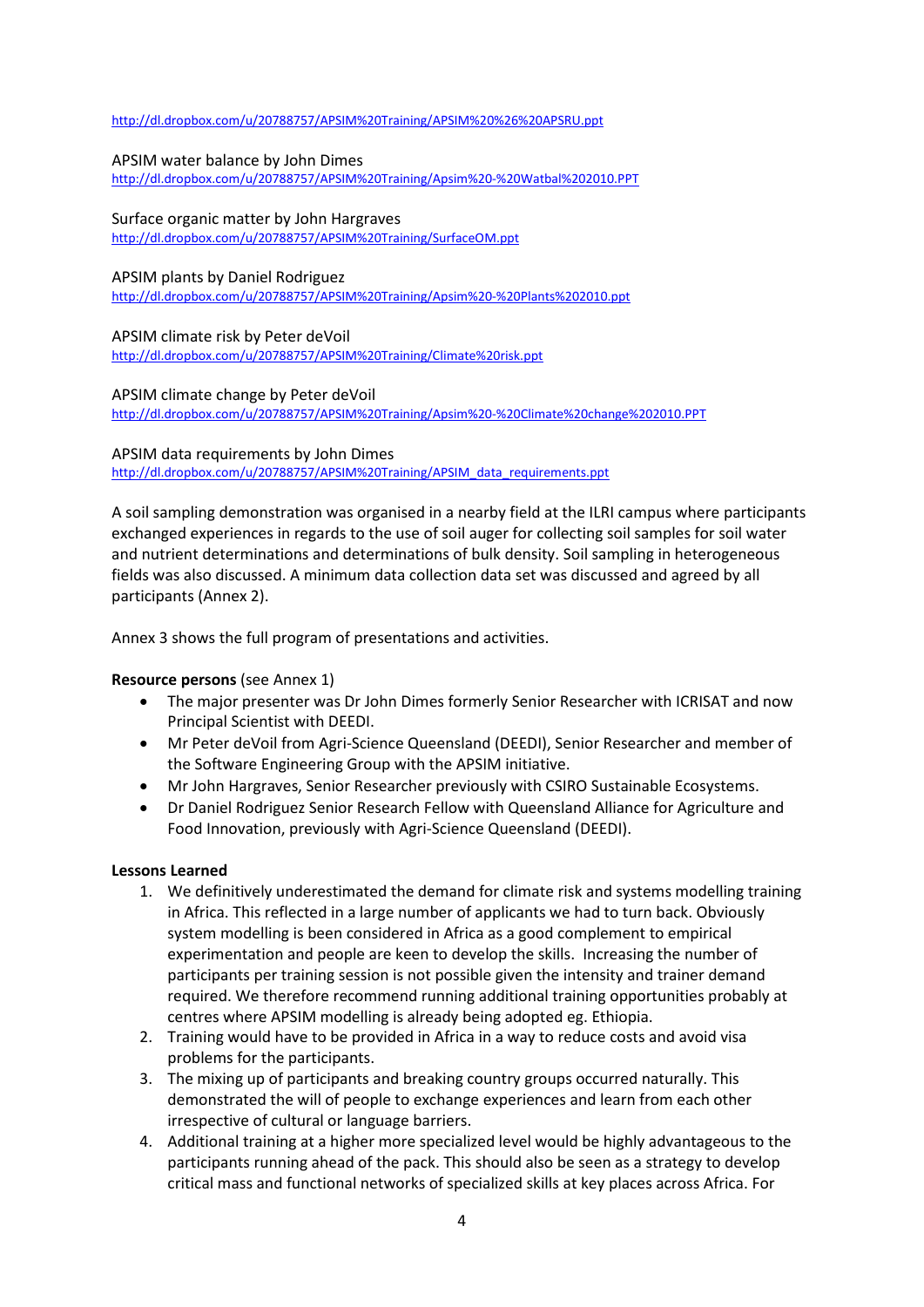example we were very impressed with the capabilities already developed in Ethiopia, Ghana, and Mozambique. This could be achieved by providing an advanced APSIM and APSFarm training course that more specifically addresses the needs of existing project activities across the region.

- 5. The Crawford Fund post-course survey was completed by 15 of the participants. The scores and comments from the survey forms are shown in Annex 4. The overall scores were remarkably high. Only two participants did not agree or strongly agree that the training was of high quality; and in this case they registered only a 'neutral' response to the question. Amongst all of the responses to the questionnaire, only one participant disagreed with a question and in this question the topic covered the issue of 'policy' which understandably some participants may not deal with on a regular basis.
- The written comments are likewise generally positive and reflect the scores mentioned above. Some participants felt that more training should be organised and that Master Class could have been longer, whereas another was concerned that the laptop he/she used was not up to the task. The close association between this Master Class and the SIMLESA project, which is in its early stages, should provide a basis for addressing such concerns and following up the training. This reflects an important lesson learned – the use of the Master Class model to train participants who are already directly involved with the trainers in a well-funded project provides a level of focus for the course and the follow-up that ensures relevance and effective impact of the overall exercise.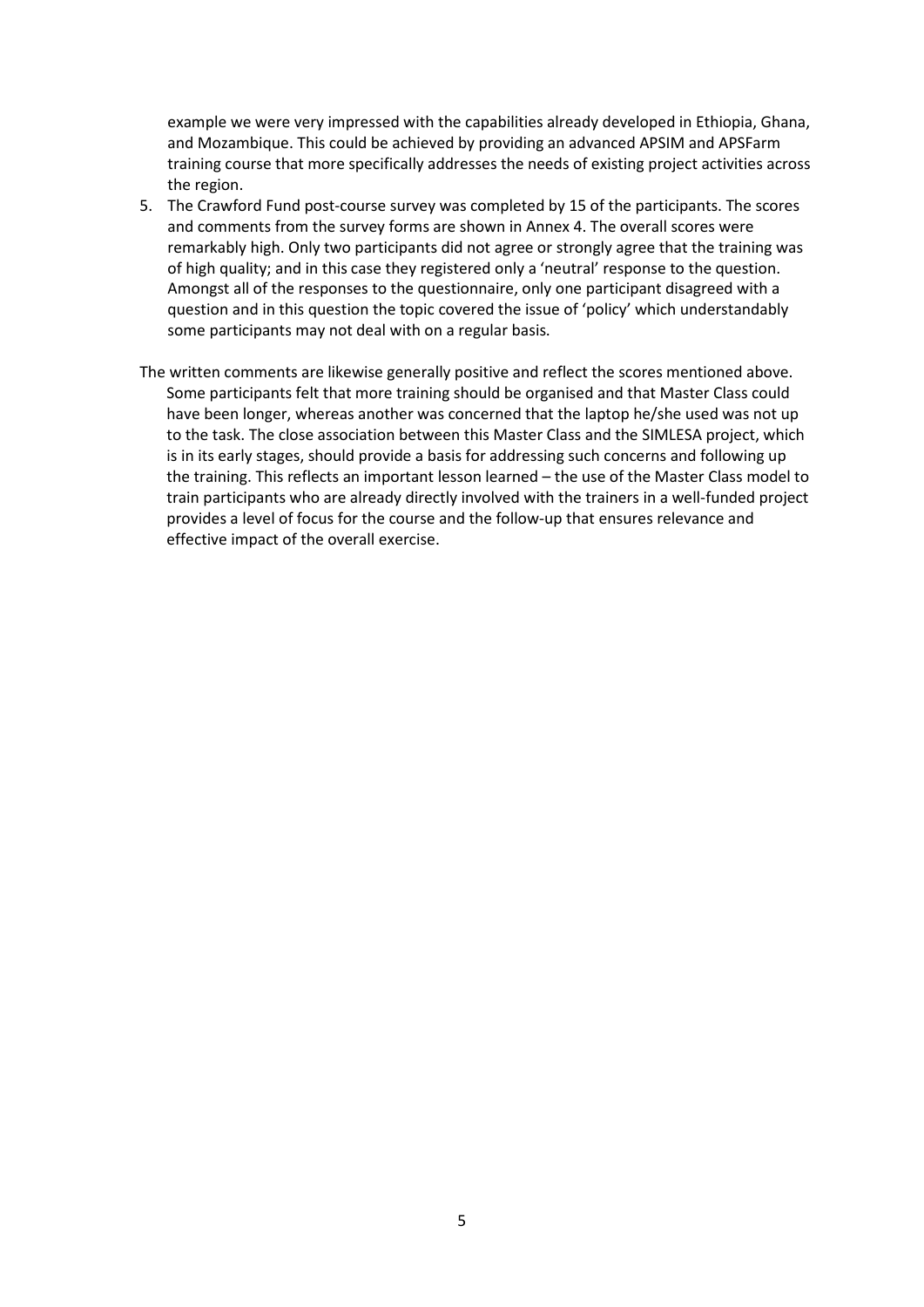# **Acknowledgements**

We greatly appreciate the support provided by Aklile Bekele from CIMMTY at organising flights, visas accommodation and transport for the participants and trainers, as well as the support from CIMMYT drivers and ILRI technical and hotel staff for making our stay at ILRI Campus so pleasant.

We would also like to thank Crawford Fund, ACIAR and CORAF for financing this training and CIMMYT for facilitating access to facilities and supporting all our activities while in Ethiopia.

We would also like to thank Dr Bekele A. Shiferaw, Director, Socioeconomics Program, CIMMYT; Dr John McDermott, Deputy Director General – Research, International Livestock Research Institute for their hospitality and HE Lisa Filipetto, Australian Ambassador to Ethiopia for finding time to address the participants and trainers during the distribution of attendance certificates.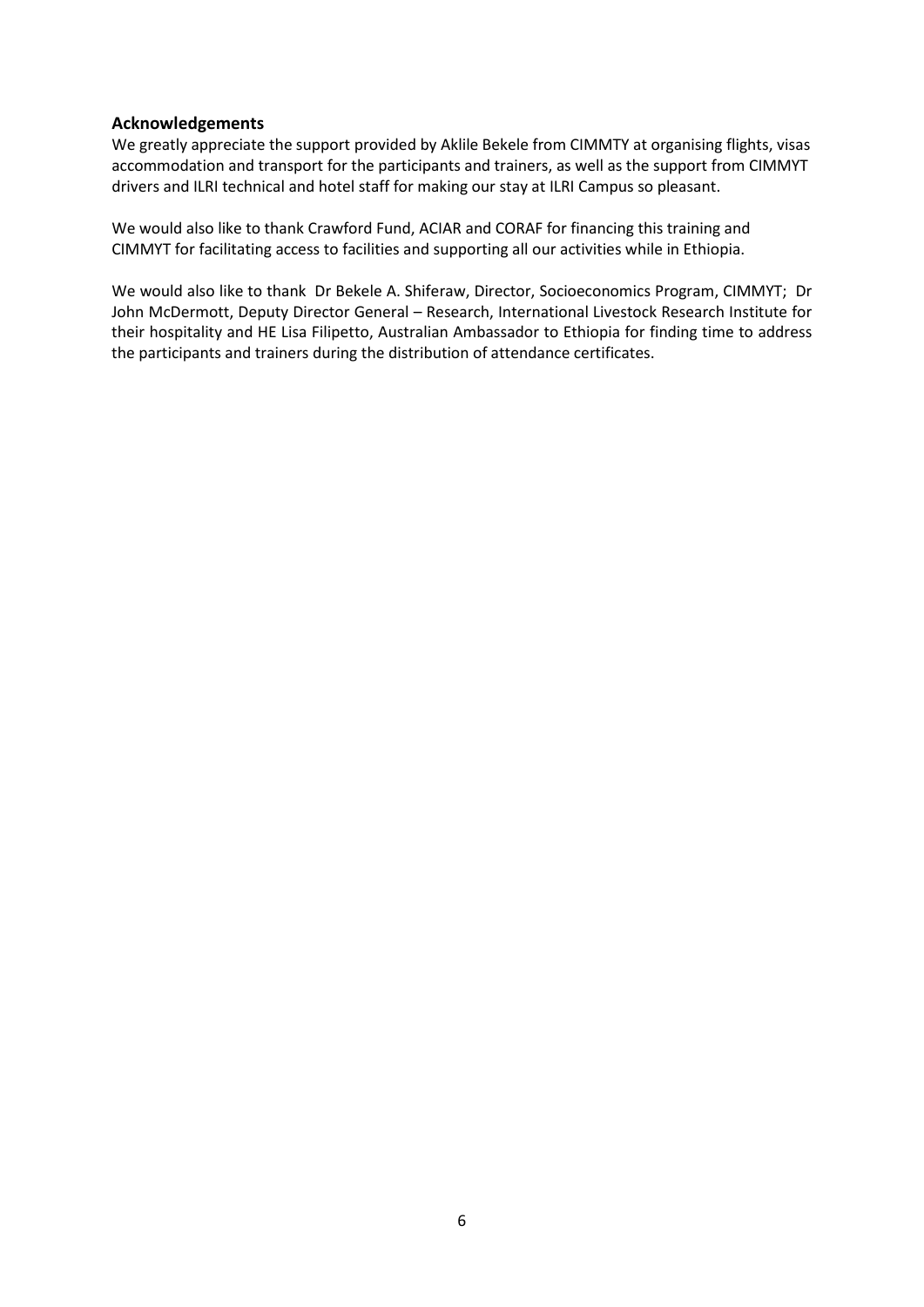# **Annex 1. Participants and trainers**

|                | <b>Name</b>                                            | Country    | Location | <b>Agency</b> | <b>Contact details</b>                                                                                                                                                      | How do you expect to apply this training?                                                                                                                                                                                                                                                                                                                                                                                                                                                                                                                                                                                                                                                          |  |  |  |  |
|----------------|--------------------------------------------------------|------------|----------|---------------|-----------------------------------------------------------------------------------------------------------------------------------------------------------------------------|----------------------------------------------------------------------------------------------------------------------------------------------------------------------------------------------------------------------------------------------------------------------------------------------------------------------------------------------------------------------------------------------------------------------------------------------------------------------------------------------------------------------------------------------------------------------------------------------------------------------------------------------------------------------------------------------------|--|--|--|--|
| $\mathbf{1}$   | <b>Bashir Makoko</b>                                   | Tanzania   | Selian   | <b>DRD</b>    | Department of Research and D<br>6024 Arusha, Tanzania<br>brmakoko@yahoo.com                                                                                                 | My expectation is to be able to use APSIM knowledge/tools for<br>analysing whole-farm systems, including crop sequences and<br>rotations, soil type and climate data. Thus I hope to use APSIM to plan<br>and advice farmers on agronomic practices such as changes in<br>planting dates, cultivar types, land management, fertilizer<br>management etc. to cope with the climate changes for the purpose of<br>increasing crop yield.                                                                                                                                                                                                                                                             |  |  |  |  |
| $\overline{2}$ | George Ironga                                          | Tanzania   | Dakawa   | <b>DRD</b>    | P.O. Box 1892 ARI Dakawa,<br>Morogoro<br>tiranga2001@yahoo.co.uk<br>+255 783 750909, + 255 718<br>024441                                                                    | The knowledge to be acquired through the training in APSIM, will help<br>me understand more and in particularly cropping system modelling,<br>collecting quality data and climatic risk managements. The training is<br>expected to upgrade my knowledge to contribute to SIMLESA project.                                                                                                                                                                                                                                                                                                                                                                                                         |  |  |  |  |
| $\overline{3}$ | Abubakari Mzanda                                       | Tanzania   | Ilonga   | <b>DRD</b>    | Department of Research and<br>Development P.O. Box 3 Ilonga,<br>Tanzania.<br>abuumzandah@yahoo.com                                                                          | I will use the learning in the project of which I am working with<br>(SIMLESA) to address different issues on the risks which will come<br>across the project, in collaboration with other project stakeholders.                                                                                                                                                                                                                                                                                                                                                                                                                                                                                   |  |  |  |  |
| 4              | Donwel Kamalongo                                       | Malawi     | Chitedze | <b>DARTS</b>  | Chitedze Agricultural Research<br>Station<br>P.O. Box 158, Lilongwe. Malawi<br>dkamalongo@hotmail.com                                                                       | There is need to work out on crop management interventions like soil<br>fertility to sustain productivity for improved housed-hold food security.<br>The expertise will be instrumental in modelling and validating soil<br>fertility status in maize based cropping systems where grain<br>leguminous or green manure crops are used.                                                                                                                                                                                                                                                                                                                                                             |  |  |  |  |
| 5              | Donald Siyeni                                          | Malawi     | Lilongwe | <b>DARS</b>   | Donglad2@yahoo.co.uk                                                                                                                                                        | To apply in maize-legume systems                                                                                                                                                                                                                                                                                                                                                                                                                                                                                                                                                                                                                                                                   |  |  |  |  |
| 6              | Grace Phiri (MSc, PhD<br>student with B Bellotti)      | Malawi     | Chitedze | <b>DARTS</b>  | Chitedze Agricultural Research<br><b>Station</b><br>P.O. Box 158, Lilongwe. Malawi<br>gracechawezi@yahoo.com                                                                | I would like to participate in the APSIM training in March as this will<br>help me in advising our farmers on how to prepare in advance to<br>mitigate the risks in times of drastic weather conditions especially now<br>we are experiencing drought in most parts of the country. I will also be<br>able to advise farmer of food availability in the coming season by<br>predicting the yield then farmers will know how much to keep or sell<br>so that they are food secure. I can also advise them on what crops to<br>grow as well as what crops need insurance so that should they fail to<br>harvest, they can be in a position to get money from insurance to<br>recover from the risks. |  |  |  |  |
| $\overline{7}$ | Nascimento<br>Salomão<br>Nhantumbo<br>(MSc Wageningen) | Mozambique | Chimoio  | <b>ISPM</b>   | Faculdade<br>de<br>Agricultura,<br>Instituto Superior Politécnico<br>de Manica Postal Code: 417;<br>Chimoio - Moçambique<br>tonhantumbo@ispm.ac.mz<br>tonhantumbo@yahoo.com | Regarding application of the learning from this training, I'll use it on<br>my teaching at the Faculty of Agriculture of Manica Higher Polytechnic<br>Institute where i am based. Besides using it on teaching to build more<br>awareness regarding system modeling on our graduates and partners,<br>i am also planning to use APSIM and the knowledge i will gain as a tool<br>to improve/increase the scope of our research at the Polytechnic and                                                                                                                                                                                                                                              |  |  |  |  |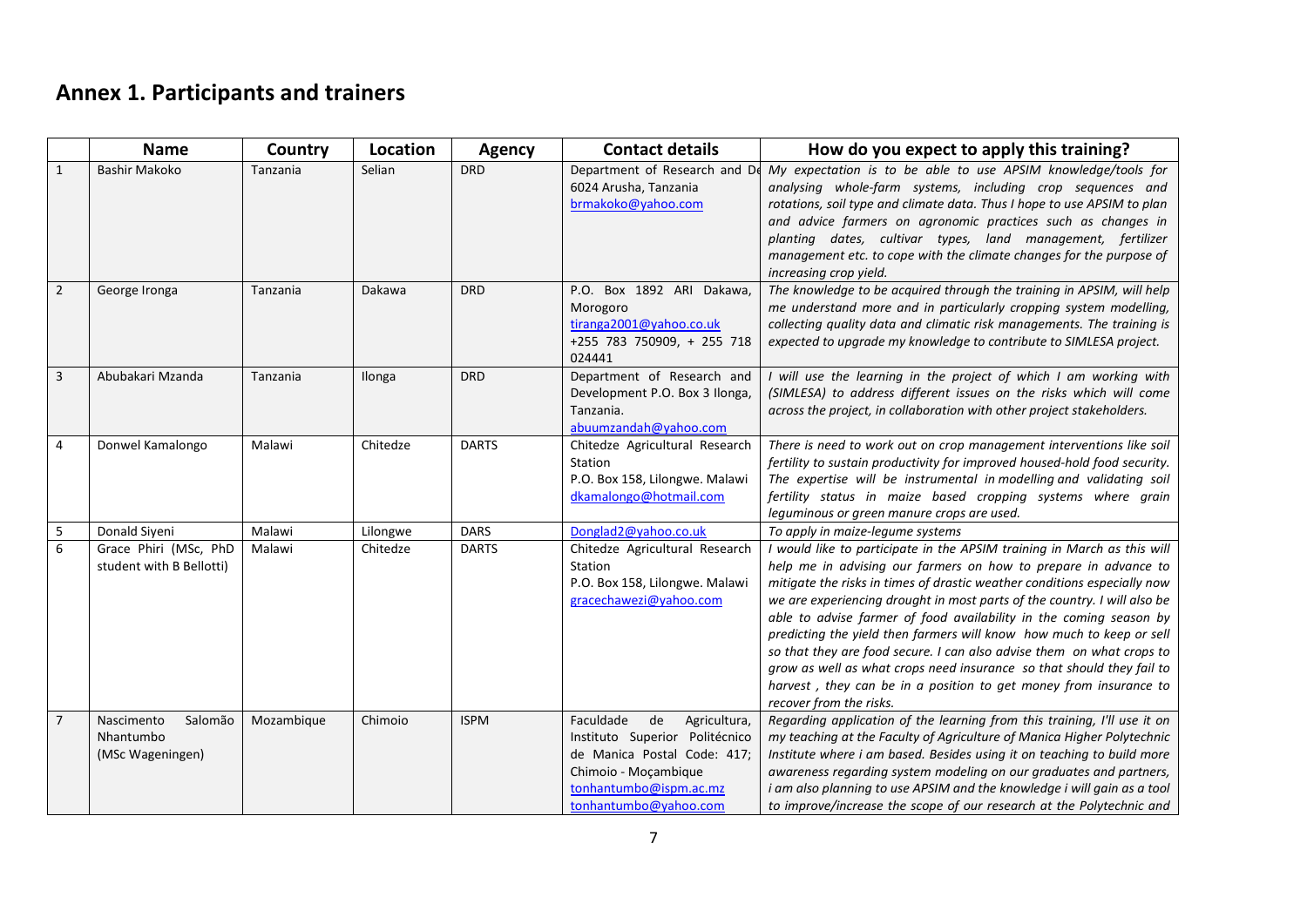|    |                                                               |            |          |             |                                                                                                                                            | also within the SIMLESA project.                                                                                                                                                                                                                                                                                                                                                                                                                                                                                                                                                                                                                                        |
|----|---------------------------------------------------------------|------------|----------|-------------|--------------------------------------------------------------------------------------------------------------------------------------------|-------------------------------------------------------------------------------------------------------------------------------------------------------------------------------------------------------------------------------------------------------------------------------------------------------------------------------------------------------------------------------------------------------------------------------------------------------------------------------------------------------------------------------------------------------------------------------------------------------------------------------------------------------------------------|
| 8  | Ms Alda Tomo                                                  | Mozambique | Maputo   | <b>IIAM</b> | Mozambique<br>Institute<br>of<br>Agricultural<br>Research<br>alda.tomo@gmail.com                                                           | I expect to use the APSIM knowledge/tools to model biological and<br>environmental aspects of small scale farmers production systems and<br>incorporate them in the socio-economic research of climate change<br>related issues in agriculture in general and, particularly within<br>SIMLESA Project.                                                                                                                                                                                                                                                                                                                                                                  |
| 9  | Domingos<br>dos<br>Jose<br>Santos Chiocho                     | Mozambique | Manica   | <b>IIAM</b> | Mozambique<br>Agricultural<br>Research Institute IIAM CP 42<br><b>DPA</b><br>Chimoio.<br>Manica,<br>Mozambique<br>Chiochojose@yahoo.com.br | I will apply the learning by helping the project SIMLESA to analyse data<br>and also train other member of the project                                                                                                                                                                                                                                                                                                                                                                                                                                                                                                                                                  |
| 10 | Alfred Micheni (MSc)                                          | Kenya      | Embu     | KARI        | Kenya Agricultural Research<br>Institute, PO Box 27 Embu,<br>Kenya<br>micheni2005@yahoo.com                                                | The project's empirical results will therefore be interpreted using<br>actual field data sets and modelling outputs from the APSIM model. In<br>addition, the model will be used in the study to improve the scientists<br>understanding of the impact of climate, soils and crop management on<br>basis of changes in planting dates, cultivar types, fertilizer and other<br>agronomic adaptations.                                                                                                                                                                                                                                                                   |
| 11 | John Achieng (MSc)                                            | Kenya      | Kakamega | <b>KARI</b> | Kenya Agricultural Research<br>Institute (KARI), P.O. Box 169-<br>50100, Kakamega, Kenya<br>joachieng2004@yahoo.com                        | The course will enable me to better understand potential impacts of<br>conservation agriculture and further enable me to make better<br>informed decisions on climate change risk management. The<br>knowledge will be applied with the view of eliminating hunger and<br>poverty among smallholder maize farmers in western Kenya                                                                                                                                                                                                                                                                                                                                      |
| 12 | Martin Odendo                                                 | Kenya      | Kakamega | KARI        | Kenya Agricultural Research<br>Institute (KARI), P.O. Box 169-<br>50100, Kakamega, Kenya<br>odendos@yahoo.com                              | To incorporate strategies for downsizing risk in the SIMLESA impact<br>pathway; and to integrate analysis of biophysical and socioeconomic<br>data generated from SIMLESA and other related projects.                                                                                                                                                                                                                                                                                                                                                                                                                                                                   |
| 13 | <b>Tewodros Mesfin</b><br>(MSc, PhD student with<br>C Muller) | Ethiopia   | Melkassa | <b>EIAR</b> | Melkassa Agricultural Research<br>Center,<br>P. O. Box 436,<br>Nazareth, Ethiopia<br>tewodrosmes2@yahoo.com                                | APSIM as a robust and valuable system modelling tool, I believe the<br>science-based knowledge and skill acquired from the training will help<br>me to sufficiently understand the model capability and apply as most<br>feasible solutions to test 'what-if' scenario and further identify the<br>best-bet options for testing with farmers to effectively manage<br>climate induced risk and uncertainty in Ethiopia.                                                                                                                                                                                                                                                 |
| 14 | Abeya Temesgen<br>(MSc, PhD student with<br>D Rodriguez)      | Ethiopia   | Bako     | <b>EIAR</b> | Agricultural Research<br>Bako<br>Center, W.Shoa, Bako-Tibe, PO<br>Box 3 Oromia, Ethiopia<br>abliya@gmail.com                               | I strongly believe that my knowledge in APSIM, particularly in<br>cropping system modelling, collecting quality data and climatic risk<br>managements, is very much helpful to upgrade my knowledge to<br>contribute to SIMLESA project for mid altitude sub humid of Western<br>Ethiopia. In addition, I have no doubt that the training is a basic for my<br>PhD research, which I will undertake through SIMLESA project.<br>In my return, I will deliver the training for SIMLESA team members as<br>well as for any interested researchers of Bako Agricultural Research<br>Centre. This is believed to be equally important in contributing to<br>SIMLESA project |
| 15 | Legesse Hidoto                                                | Ethiopia   | Hawassa  | <b>EIAR</b> | Institute<br>of<br>Ethiopian<br>Agricultural Research, Hawassa                                                                             | The training will bring impact since directly related to cropping system                                                                                                                                                                                                                                                                                                                                                                                                                                                                                                                                                                                                |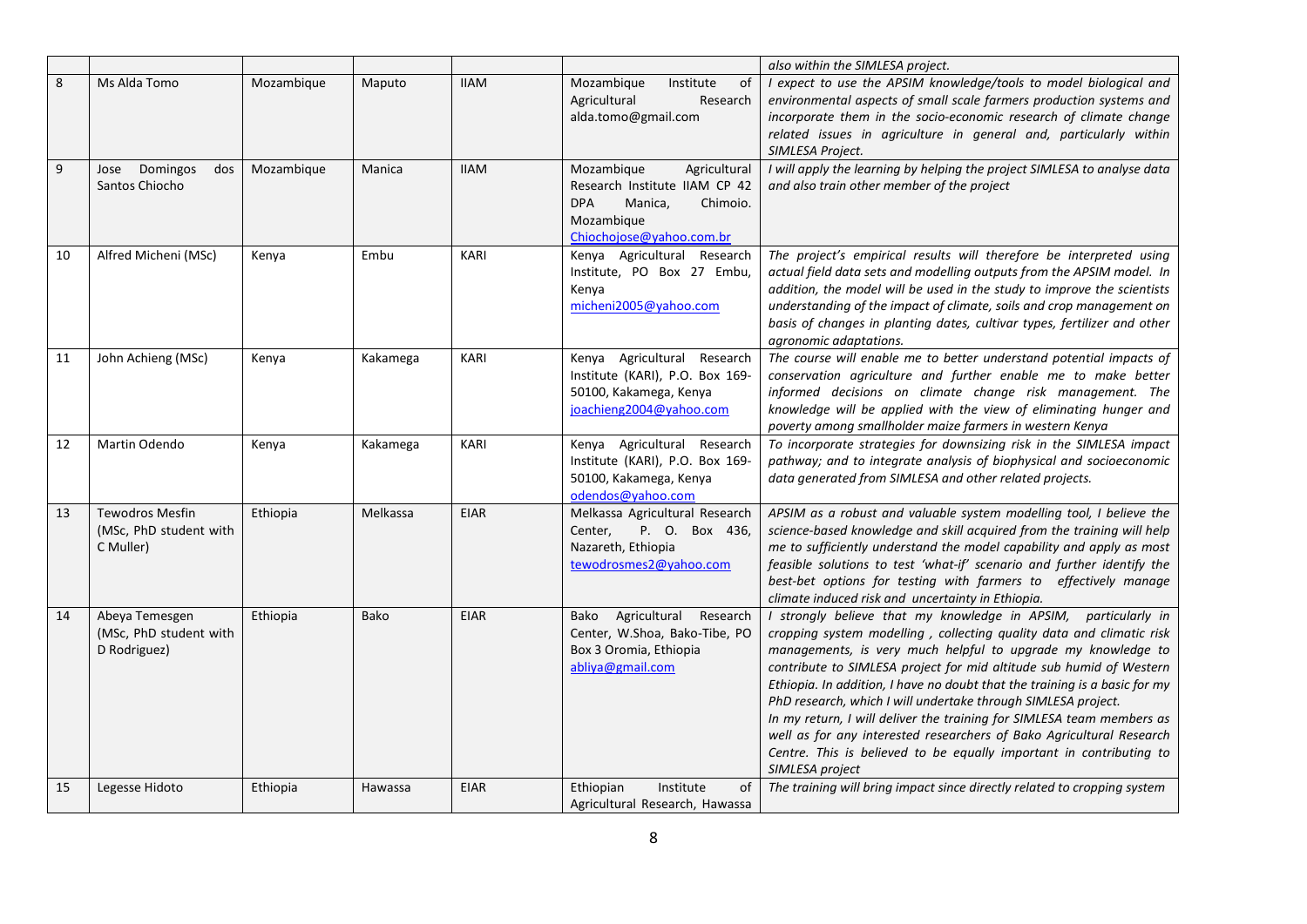|    |                                   |                     |                    |                         | Research Sub-Center P.O Box<br>900, Hawassa, Ethiopia                                                                                                                                         |                                                                                                                                                                                                                                                                                                                                                                                                                                                                                                                                               |
|----|-----------------------------------|---------------------|--------------------|-------------------------|-----------------------------------------------------------------------------------------------------------------------------------------------------------------------------------------------|-----------------------------------------------------------------------------------------------------------------------------------------------------------------------------------------------------------------------------------------------------------------------------------------------------------------------------------------------------------------------------------------------------------------------------------------------------------------------------------------------------------------------------------------------|
|    |                                   |                     |                    |                         | hidotog@yahoo.com                                                                                                                                                                             |                                                                                                                                                                                                                                                                                                                                                                                                                                                                                                                                               |
| 16 | Andualem Shimeles                 | Ethiopia            | Meklassa           | <b>EIAR</b>             | andushime@gmail.com                                                                                                                                                                           |                                                                                                                                                                                                                                                                                                                                                                                                                                                                                                                                               |
| 17 | Solomon Jemal                     | Ethiopia            | Melkassa           | <b>EIAR</b>             | Melkassa Agricultural Research<br>P. O. Box 436,<br>Center,<br>Nazareth, Ethiopia<br>yesol78@yahoo.com<br>or<br>yemelk80@gmail.com                                                            | APSIM would be a great tool in testing and evaluating the potentials of<br>different technological options and scenarios based on their likely<br>productivity, associated risk and sustainability in maize-legume<br>cropping system. It can also be used to simulate the long-term effects<br>of technology options such as CA and intercropping on soil quality,<br>disease, pest and weed dynamics, and system productivity in the<br>target areas.<br>I will contribute a lot to the fulfilment of the projects' objectives and<br>aims. |
| 18 | Isaiah Nyagumbo<br>(PhD)          | Zimbabwe            | Harare             | <b>CIMMYT</b>           | CIMMYT - P.O. Box MP163,<br>Harare, Zimbabwe<br>i.nyagumbo@cgiar.org                                                                                                                          | In this training I hope to gain skills in the application of APSIM to<br>various scenarios that arise under CA and use these skills to model<br>possible impacts of various management systems in Conservation<br>Agriculture. It is also anticipated the training will enable me to fully<br>understand the data requirements for effective APSIM modelling in<br>biophysical systems.                                                                                                                                                       |
| 19 | Menale Kassie<br>(PhD)            | Kenya               | Nairobi            | <b>CIMMYT</b>           | <b>CIMMYT</b><br>Kenya,<br><b>ICRAF</b><br>$\sim$<br>Nations<br>Campus,<br>United<br>Avenue - Gigiri P.O. Box 1041,<br>Village Market, 00621 Nairobi,<br>Kenya m.kassie@cgiar.org             | To assess SIMLESA intervention impact we are going to apply bio-<br>economic modeling. Some of the parameters needed for this model<br>can be generated using APSIM model. So I want to link APSIM model<br>with bio-economic model. Additionally, I have interest to asses climate<br>change impact on production and food security. I think such kind of<br>biophysical models are important to generate important variables that<br>help us to assess climate change impact.                                                               |
| 20 | Fred Kanampiu<br>(PhD)            | Kenya               | Nairobi            | <b>CIMMYT</b>           | <b>CIMMYT</b><br>Kenya,<br><b>ICRAF</b><br>$\sim$<br>United<br><b>Nations</b><br>Campus,<br>Avenue - Gigiri P.O. Box 1041,<br>Village Market, 00621 Nairobi,<br>Kenya<br>f.kanampiu@cgiar.org | I have no skills in modeling. Hope this training will equip me with<br>basics to enable me effectively discuss with colleagues on APSIM<br>modeling. Gained skills should help me better understand the data<br>requirements for effective APSIM modeling in biophysical systems.<br>Training should highlight how skills can be used better understand CA<br>management systems.                                                                                                                                                             |
| 21 | Dr. Jules Bayala                  | Mali                | Bamako             | <b>ICRAF</b>            | j.bayala@cgiar.org                                                                                                                                                                            |                                                                                                                                                                                                                                                                                                                                                                                                                                                                                                                                               |
| 22 | <b>Eric Fotsing</b>               | Cameroon            | Marona             | University              | efotsing@gmail.com                                                                                                                                                                            |                                                                                                                                                                                                                                                                                                                                                                                                                                                                                                                                               |
| 23 | Mathieu Ouedrago                  | <b>Burkina Faso</b> | Bobo-<br>Dioulasso | <b>INERA</b>            | oued mathieu@yahoo.fr                                                                                                                                                                         |                                                                                                                                                                                                                                                                                                                                                                                                                                                                                                                                               |
| 24 | Dr Dyllis MacCarthy               | Ghana               | Kpong              | Univ of Ghana           | kponogor@yahoo.com                                                                                                                                                                            |                                                                                                                                                                                                                                                                                                                                                                                                                                                                                                                                               |
| 25 | Dr Diego Valbuena                 | Ethiopia            | Addis              | Addis<br>ILRI,<br>Ababa | d.valbuena@cgiar.org                                                                                                                                                                          |                                                                                                                                                                                                                                                                                                                                                                                                                                                                                                                                               |
| 26 | Dr Amare Hailesla-Ssie            | Ethiopia            | Addis              | ILRI,<br>Addis<br>Ababa | a.haileslassie@cgiar.org                                                                                                                                                                      |                                                                                                                                                                                                                                                                                                                                                                                                                                                                                                                                               |
|    |                                   |                     |                    |                         |                                                                                                                                                                                               |                                                                                                                                                                                                                                                                                                                                                                                                                                                                                                                                               |
|    | <b>Daniel</b><br><b>Rodriguez</b> | Australia           |                    | <b>University</b>       | of   PO Box 102, Toowoomba, Qld,                                                                                                                                                              |                                                                                                                                                                                                                                                                                                                                                                                                                                                                                                                                               |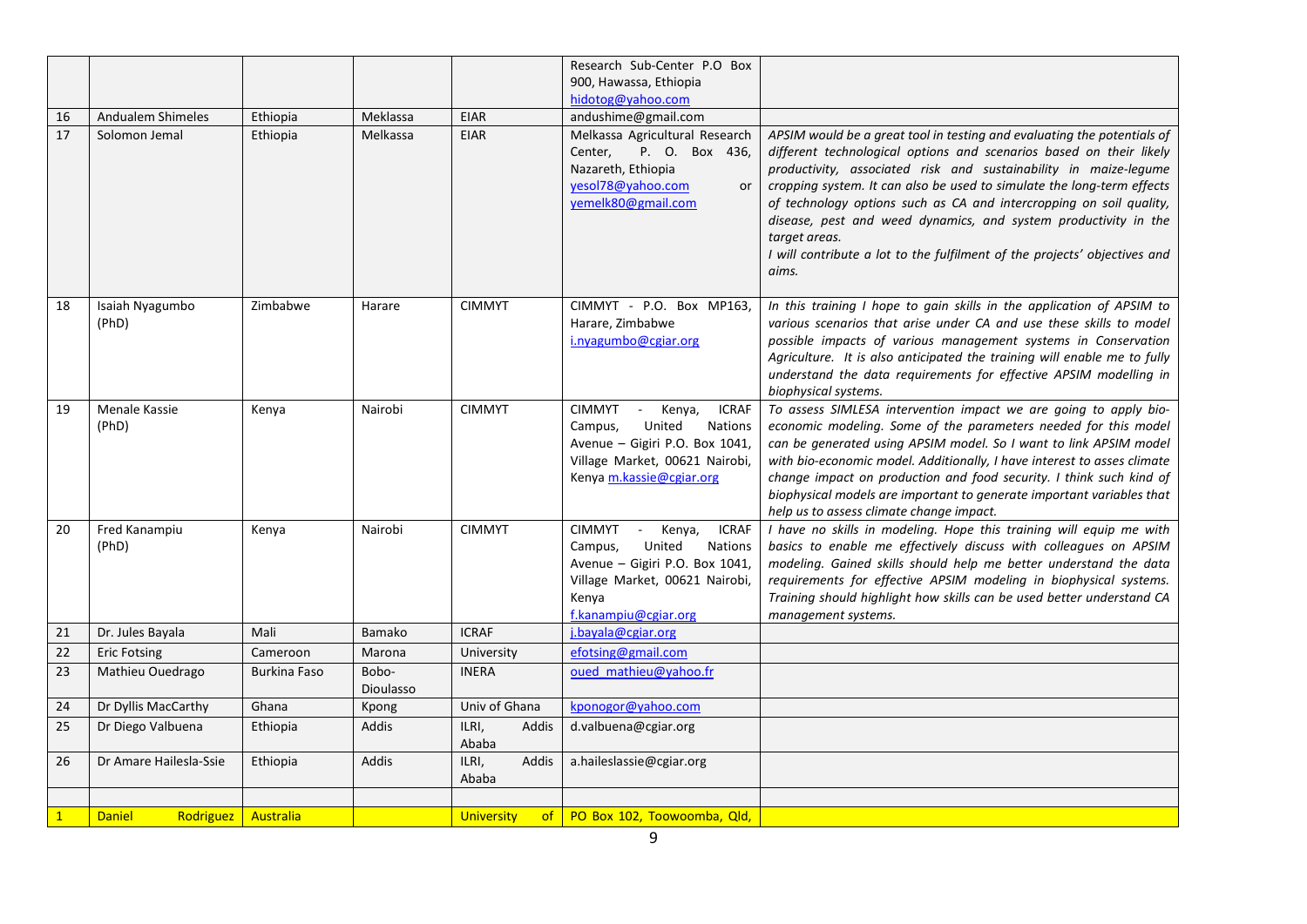|                | (Trainer and course<br>coordinator)           |                  | Queensland    | 4350, Australia<br>+61 7 4688 1437<br>+61 434 075 094<br>d.rodriguez@uq.edu.au                                        |  |
|----------------|-----------------------------------------------|------------------|---------------|-----------------------------------------------------------------------------------------------------------------------|--|
| 2 <sup>2</sup> | John Dimes (Trainer)                          | <b>Australia</b> | <b>QDEEDI</b> | PO Box 102, Toowoomba, Qld,<br>4350, Australia<br>+61 7 4688 XXXX<br>John.Dimes@deedi.gld.gov.au                      |  |
| $\overline{3}$ | Peter deVoil (Trainer)                        | <b>Australia</b> | <b>QDEEDI</b> | PO Box 102, Toowoomba, Qld,<br>4350, Australia<br>+61 7 4688 1241<br>+61 418 102 347<br>Peter.Devoil@deedi.qld.gov.au |  |
| $\overline{4}$ | <b>Hargreaves</b><br><b>John</b><br>(Trainer) | Australia        | <b>CSIRO</b>  | PO Box 102, Toowoomba, Qld,<br>4350, Australia<br>+61 7 4698 7448<br>John.hargreaves@csiro.au                         |  |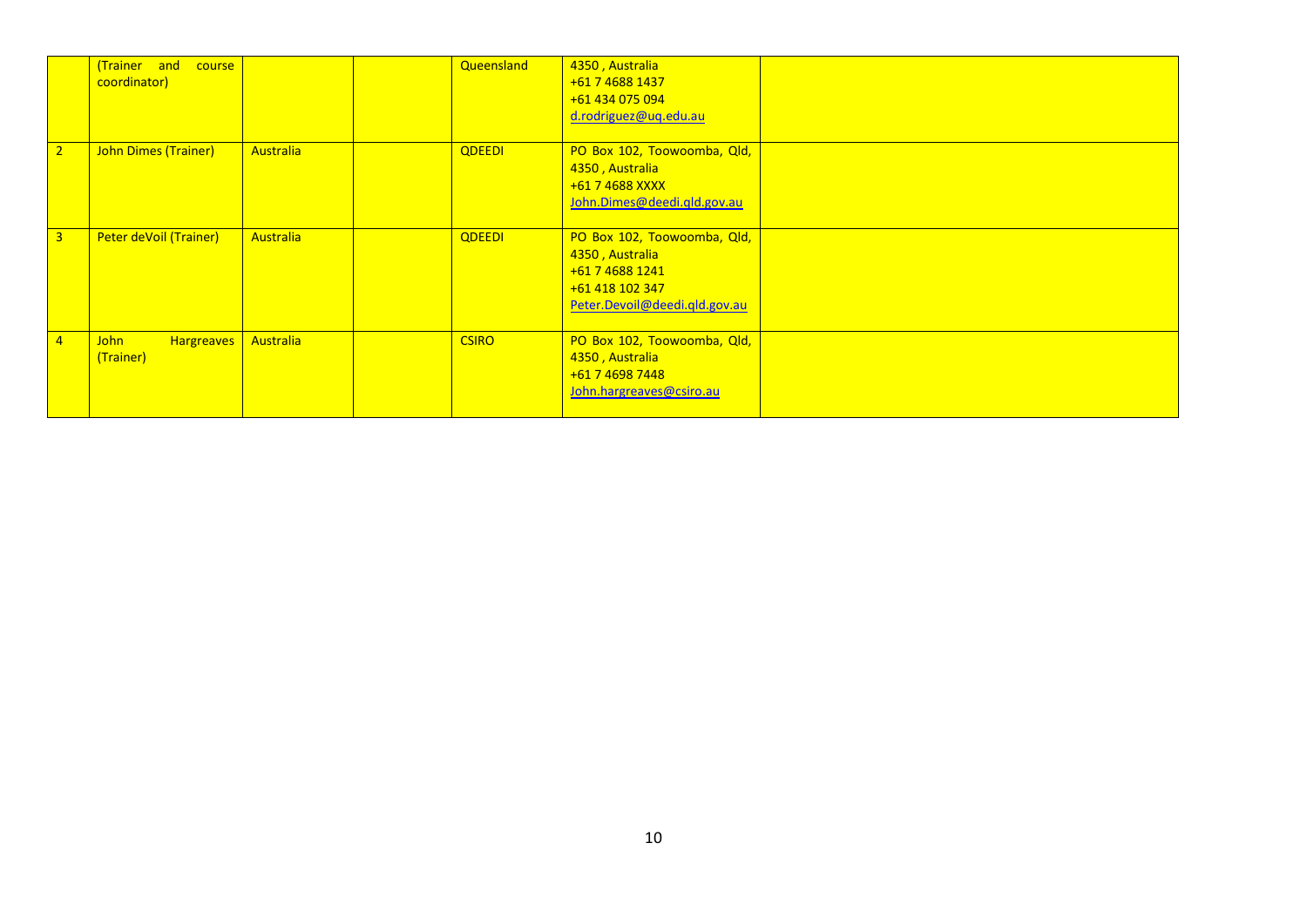# **Annex 2. Minimum soil and climate**

|                         |                           |              |                  |            |            |              | <b>WHEN TO SAMPLE</b> |                        | REMARKS         |              |                           |                         |                           |                                                            |
|-------------------------|---------------------------|--------------|------------------|------------|------------|--------------|-----------------------|------------------------|-----------------|--------------|---------------------------|-------------------------|---------------------------|------------------------------------------------------------|
|                         |                           |              |                  |            |            |              |                       |                        |                 |              |                           | Trl estbl/              | Monthly (incl.            |                                                            |
|                         |                           |              | DEPTH (cm)       |            |            |              |                       |                        |                 | Daily sowing | flower; harv)             |                         |                           |                                                            |
|                         |                           |              |                  |            |            |              |                       |                        |                 |              |                           |                         |                           | For Ethiopia, Malawi (On-farm= at establ, flower and harv, |
|                         |                           |              |                  |            |            |              |                       |                        |                 |              |                           |                         |                           | maximum depth=60cm; On-station= at establ, monthly, inc.   |
|                         |                           |              | $0. -10$ 10 - 20 | $20 - 40$  | 40-60      | 60-80        |                       | 80-100 100-120         | 120-140 140-160 |              | $\mathbf{x}$              | $\sqrt{ }$              | $\sqrt{ }$                | flw & harv)                                                |
|                         |                           |              |                  |            |            |              |                       |                        |                 |              |                           |                         |                           | Kenya, Mozambique, Tanzania (On-farm= at establ, flower    |
|                         |                           |              |                  |            |            |              |                       |                        |                 |              |                           |                         |                           | and harv, maximum depth=60cm; On-station= at establ,       |
| <b>DESCRPTION</b>       | <b>PARAMETERS</b>         |              | $0-15$ 15-30     | $30 - 60$  | 60-90      |              |                       | 90-120 120-150 150-180 | IX              | <b>X</b>     | $\boldsymbol{x}$          | $\sqrt{ }$              | $\sqrt{ }$                | monthly, inc. flw & harv)                                  |
| Nitrogen                | $NO3-N$                   | $\sqrt{ }$   | $\sqrt{ }$       | $\sqrt{ }$ | $\sqrt{ }$ | $\sqrt{ }$   | $\sqrt{ }$            | $\sqrt{ }$             | $\sqrt{ }$      |              | $\boldsymbol{\mathsf{X}}$ | $\sqrt{ }$              | $\sqrt{ }$                |                                                            |
|                         | NH4-N                     | $\sqrt{ }$   | $\sqrt{ }$       | $\sqrt{ }$ | $\sqrt{ }$ | $\sqrt{ }$   | $\sqrt{ }$            | $\sqrt{ }$             | $\sqrt{ }$      |              | $\overline{\mathsf{x}}$   | $\overline{\mathsf{x}}$ | $\overline{X}$            | Optional                                                   |
|                         | <b>Total N</b>            | $\sqrt{ }$   | $\sqrt{ }$       | $\sqrt{ }$ | $\sqrt{ }$ | $\sqrt{ }$   | $\sqrt{ }$            | $\sqrt{ }$             | $\sqrt{ }$      |              | $\mathsf{x}$              | $\sqrt{ }$              | $\boldsymbol{X}$          |                                                            |
| Carbon                  | <b>OC</b>                 | $\sqrt{ }$   | $\sqrt{ }$       | $\sqrt{ }$ | $\sqrt{ }$ | $\sqrt{ }$   | $\sqrt{ }$            | $\sqrt{ }$             | $\sqrt{ }$      |              | $\mathsf{x}$              | $\sqrt{ }$              | $\boldsymbol{\mathsf{x}}$ |                                                            |
|                         | <b>Total C</b>            | $\sqrt{ }$   | $\sqrt{ }$       | $\sqrt{ }$ | $\sqrt{ }$ | $\mathbf{v}$ | $\sqrt{ }$            | $\sqrt{ }$             | $\sqrt{ }$      |              | $\boldsymbol{\mathsf{X}}$ | $\overline{V}$          | $\boldsymbol{\mathsf{x}}$ |                                                            |
| Water                   | LL.                       | $\sqrt{ }$   | $\sqrt{ }$       | $\sqrt{ }$ | $\sqrt{ }$ | $\sqrt{ }$   | $\sqrt{ }$            | $\sqrt{ }$             | $\sqrt{ }$      |              | $\boldsymbol{\mathsf{X}}$ | $\sqrt{ }$              | $\boldsymbol{\mathsf{x}}$ | at 15 bar (in the labs)                                    |
|                         | <b>DUL</b>                | $\sqrt{ }$   | $\sqrt{ }$       | $\sqrt{ }$ | $\sqrt{ }$ | $\sqrt{ }$   | $\sqrt{ }$            | $\sqrt{ }$             | $\sqrt{ }$      |              | $\mathsf{x}$              | $\sqrt{ }$              | $\boldsymbol{\mathsf{x}}$ | Pond method                                                |
|                         | <b>SW</b>                 | $\sqrt{ }$   | $\sqrt{ }$       | $\sqrt{ }$ | $\sqrt{ }$ | $\sqrt{ }$   | $\sqrt{ }$            | $\sqrt{ }$             | $\sqrt{ }$      |              | $\mathsf{x}$              | $\sqrt{ }$              | $\sqrt{ }$                | On-station monthly                                         |
| Soil Type               | Local (name)              | N/A          | N/A              | N/A        | N/A        | N/A          | N/A                   | N/A                    | N/A             |              | $\mathsf{x}$              | $\sqrt{ }$              | $\boldsymbol{\mathsf{x}}$ |                                                            |
|                         | Soil Classsification name | N/A          | N/A              | N/A        | N/A        | N/A          | N/A                   | N/A                    | N/A             |              | $\boldsymbol{\mathsf{X}}$ | $\overline{V}$          | $\boldsymbol{\mathsf{X}}$ |                                                            |
| Other soil x-ristics pH |                           | $\sqrt{ }$   | $\sqrt{ }$       | $\sqrt{ }$ | $\sqrt{ }$ | $\sqrt{ }$   | $\sqrt{ }$            | $\sqrt{ }$             | $\sqrt{ }$      |              | $\mathsf{x}$              | $\sqrt{ }$              | $\sqrt{ }$                |                                                            |
|                         | BD(g/cm3)                 | $\sqrt{ }$   | $\sqrt{ }$       | $\sqrt{ }$ | $\sqrt{ }$ | $\sqrt{ }$   | $\sqrt{ }$            | $\sqrt{ }$             | $\sqrt{ }$      |              | $\mathsf{X}$              | $\sqrt{ }$              | $\boldsymbol{\mathsf{x}}$ | Do it when soil is wet                                     |
|                         | extrable P (ppm)          | $\sqrt{ }$   | $\sqrt{ }$       | $\sqrt{ }$ | $\sqrt{ }$ | $\sqrt{ }$   | $\sqrt{ }$            | $\sqrt{ }$             | $\sqrt{ }$      |              | $\boldsymbol{\mathsf{X}}$ | $\sqrt{ }$              | $\boldsymbol{x}$          |                                                            |
|                         | <b>Total P</b>            | $\mathbf{v}$ | $\sqrt{ }$       | $\sqrt{ }$ | $\sqrt{ }$ | $\sqrt{ }$   | $\sqrt{ }$            | $\sqrt{ }$             | $\sqrt{ }$      |              | $\mathsf{x}$              | $\sqrt{ }$              | $\pmb{\mathsf{x}}$        |                                                            |
|                         | $K$ (me%)                 | $\sqrt{ }$   | $\sqrt{ }$       | $\sqrt{ }$ | $\sqrt{ }$ | $\sqrt{ }$   | $\sqrt{ }$            | $\sqrt{ }$             | $\sqrt{ }$      |              | $\mathsf{x}$              | $\sqrt{ }$              | $\boldsymbol{x}$          | for other trial needs                                      |
|                         | Ca (me%                   | $\sqrt{ }$   | $\sqrt{ }$       | $\sqrt{ }$ | $\sqrt{ }$ | $\sqrt{ }$   | $\sqrt{ }$            | $\sqrt{ }$             | $\sqrt{ }$      |              | $\boldsymbol{\mathsf{x}}$ | $\sqrt{ }$              | $\boldsymbol{\mathsf{x}}$ | for other trial needs                                      |
|                         | Mg (me%)                  | $\sqrt{ }$   | $\sqrt{ }$       | $\sqrt{ }$ | $\sqrt{ }$ | $\sqrt{ }$   | $\sqrt{ }$            | $\mathbf{v}$           | $\sqrt{ }$      |              | $\mathsf{X}$              | $\sqrt{ }$              | $\boldsymbol{\mathsf{x}}$ | for other trial needs                                      |
| Weather                 | Rainfall                  | N/A          | N/A              | N/A        | N/A        | N/A          | N/A                   | N/A                    | N/A             |              | $\sqrt{ }$                | N/A                     | $\boldsymbol{\mathsf{x}}$ | both on-farm and on-station                                |
|                         | Min-T                     | N/A          | N/A              | N/A        | N/A        | N/A          | N/A                   | N/A                    | N/A             |              | $\sqrt{ }$                | N/A                     | $\boldsymbol{\mathsf{x}}$ | 2/agroeco                                                  |
|                         | $Max-T$                   | N/A          | N/A              | N/A        | N/A        | N/A          | N/A                   | N/A                    | N/A             |              | $\sqrt{ }$                | N/A                     | $\boldsymbol{\mathsf{x}}$ |                                                            |
|                         | Radiation                 | N/A          | N/A              | N/A        | N/A        | N/A          | N/A                   | N/A                    | N/A             |              | $\sqrt{ }$                | N/A                     | $\mathsf{x}$              | onstn                                                      |
|                         | Evap.                     | N/A          | N/A              | N/A        | N/A        | N/A          | N/A                   | N/A                    | N/A             |              | $\sqrt{ }$                | N/A                     | $\mathsf{X}$              | onstn                                                      |
| <b>GPS Reading</b>      | Altitude                  | N/A          | N/A              | N/A        | N/A        | N/A          | N/A                   | N/A                    | N/A             |              | X                         | $\sqrt{ }$              | $\boldsymbol{\mathsf{X}}$ | <b>GPS</b>                                                 |
|                         | Longitude                 | N/A          | N/A              | N/A        | N/A        | N/A          | N/A                   | N/A                    | N/A             |              | $\boldsymbol{\mathsf{X}}$ | $\sqrt{ }$              | $\boldsymbol{\mathsf{X}}$ | <b>GPS</b>                                                 |
|                         | Latitude                  | N/A          | N/A              | N/A        | N/A        | N/A          | N/A                   | N/A                    | N/A             |              | $\mathsf{X}$              | $\sqrt{ }$              | $\boldsymbol{\mathsf{x}}$ | <b>GPS</b>                                                 |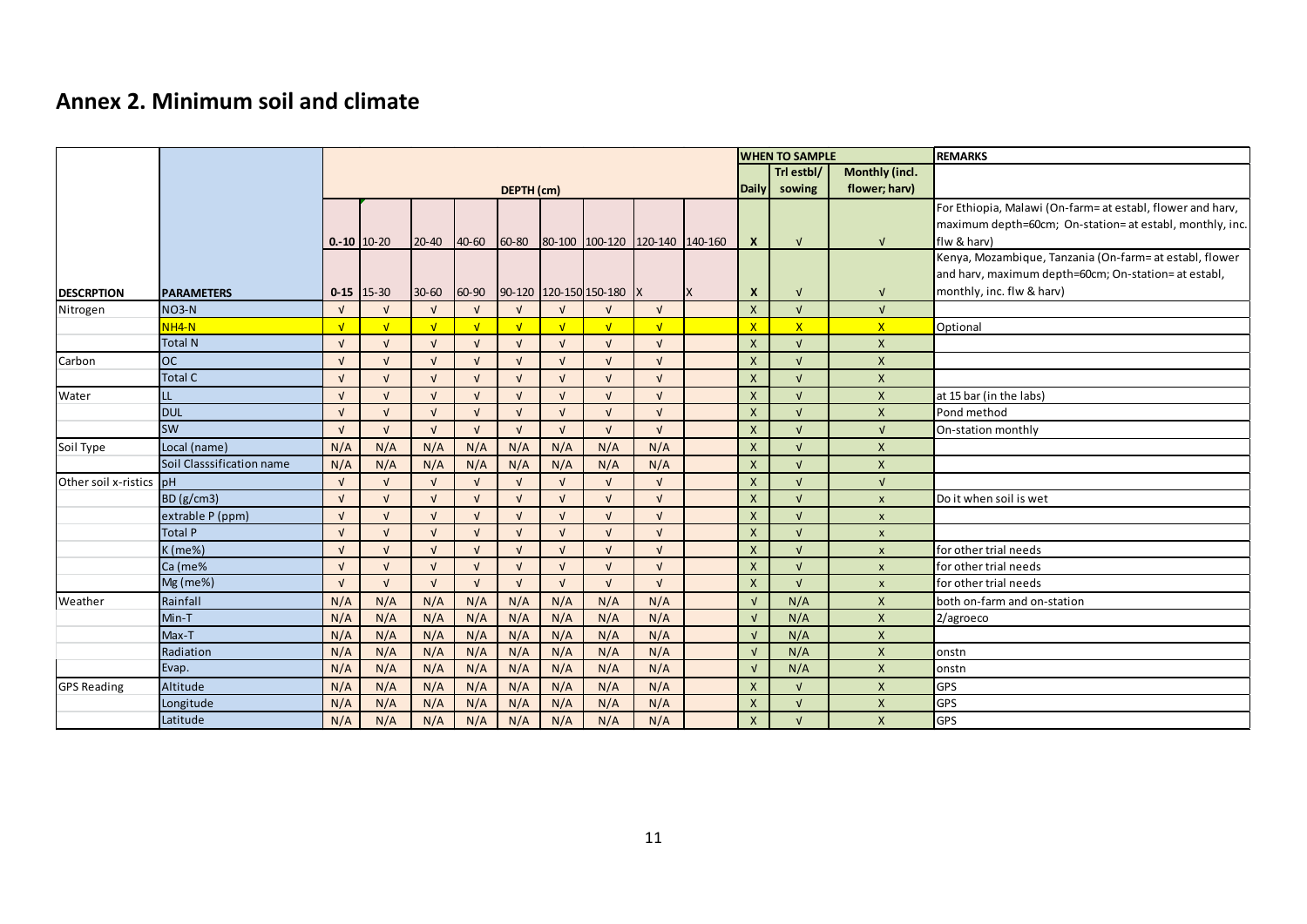# **Annex 3: Program**

# **Day 1**: Monday, 14 March

| 08:30 | Welcome and Introductions<br>Eric Craswell (Crawford Fund - ACIAR)<br>Mulugetta Mekuria (SIMLESA - CIMMYT)                                                                                                                          |  |  |  |  |  |  |  |
|-------|-------------------------------------------------------------------------------------------------------------------------------------------------------------------------------------------------------------------------------------|--|--|--|--|--|--|--|
| 09:00 | Programme for the week<br>What/Who is APSRU?<br>(Daniel Rodriguez)                                                                                                                                                                  |  |  |  |  |  |  |  |
| 09:20 | Check on status of APSIM licensing, installations and set-ups<br>Workshop databases and resources (Peter de Voil)                                                                                                                   |  |  |  |  |  |  |  |
| 10:00 | APSIM in Africa - background, capabilities, performance, applications<br>(John Dimes)                                                                                                                                               |  |  |  |  |  |  |  |
| 10:30 | <b>Morning Tea</b>                                                                                                                                                                                                                  |  |  |  |  |  |  |  |
| 11:00 | APSIM - An overview<br>(Peter de Voil)<br>(i) APSIM User Interface<br>(Menus, Toolboxes, Graphical tools)<br>(ii) Simulation Structure<br>(Met, Soil, Management, Outputs, Special Capabilities)<br>(iii) Documentation and Support |  |  |  |  |  |  |  |
| 12:30 | Data input requirements (John Hargreaves)                                                                                                                                                                                           |  |  |  |  |  |  |  |
| 13:00 | Lunch                                                                                                                                                                                                                               |  |  |  |  |  |  |  |
| 14:00 | Fallow Water Balance Exercise (Kakamega climate)                                                                                                                                                                                    |  |  |  |  |  |  |  |
| 15:00 | Soil Water Balance Science and Discussion (John Dimes)                                                                                                                                                                              |  |  |  |  |  |  |  |
| 15:30 | Afternoon Tea                                                                                                                                                                                                                       |  |  |  |  |  |  |  |
| 16:00 | Effects of Residues Exercise (Kakamega)                                                                                                                                                                                             |  |  |  |  |  |  |  |
| 16:45 | Surface Organic Matter Science/ Discussion (John Hargreaves)                                                                                                                                                                        |  |  |  |  |  |  |  |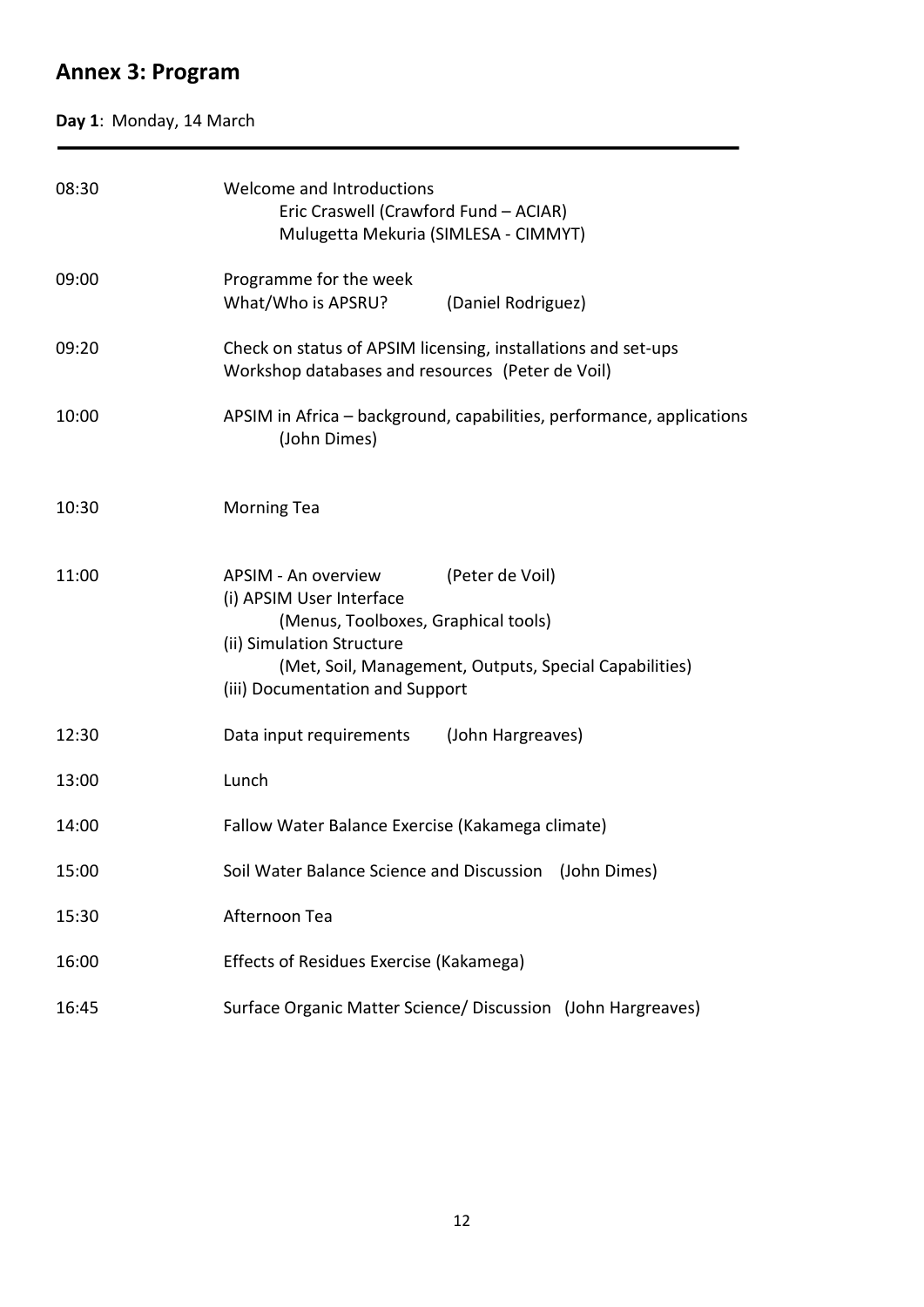| 08:30 | Carryover/discussion points from Day 1                                                                                                                                                                          |  |  |  |  |  |  |  |
|-------|-----------------------------------------------------------------------------------------------------------------------------------------------------------------------------------------------------------------|--|--|--|--|--|--|--|
| 09:00 | N Cycling Exercises (Melkassa climate)                                                                                                                                                                          |  |  |  |  |  |  |  |
| 10:00 | Soil N Science and Discussion (John Dimes)                                                                                                                                                                      |  |  |  |  |  |  |  |
| 10:30 | <b>Morning Tea</b>                                                                                                                                                                                              |  |  |  |  |  |  |  |
| 11:00 | <b>Plant Science</b><br>(Daniel Rodriguez)                                                                                                                                                                      |  |  |  |  |  |  |  |
| 11:20 | <b>Crop Simulation Exercises</b>                                                                                                                                                                                |  |  |  |  |  |  |  |
|       | Simulating Single Season Crop responses (Kakamega)<br>Maize and cowpea water and N use<br>(i)<br>Maize response to organic and inorganic N inputs<br>(ii)<br>Analyzing Observed and Predicted in APSIM<br>(iii) |  |  |  |  |  |  |  |
| 13:00 | Lunch                                                                                                                                                                                                           |  |  |  |  |  |  |  |
|       | Simulating Multiple Season Maize responses (Kakamega)<br>(i)<br>Response to N, bi-modal climate, with re-sets<br>Risk analysis<br>(ii)<br>P constraint effects<br>(iii)                                         |  |  |  |  |  |  |  |
| 15:30 | Afternoon Tea                                                                                                                                                                                                   |  |  |  |  |  |  |  |
|       | Simulating Maize-Legume Systems (Embu climate)<br>Maize-Groundnut Rotation (no re-sets)<br>(i)<br>(ii)<br>Maize/Groundnut Intercrop (no re-sets)                                                                |  |  |  |  |  |  |  |
| 17:00 | General Discussion and close for the day                                                                                                                                                                        |  |  |  |  |  |  |  |
| 19:00 | Training dinner                                                                                                                                                                                                 |  |  |  |  |  |  |  |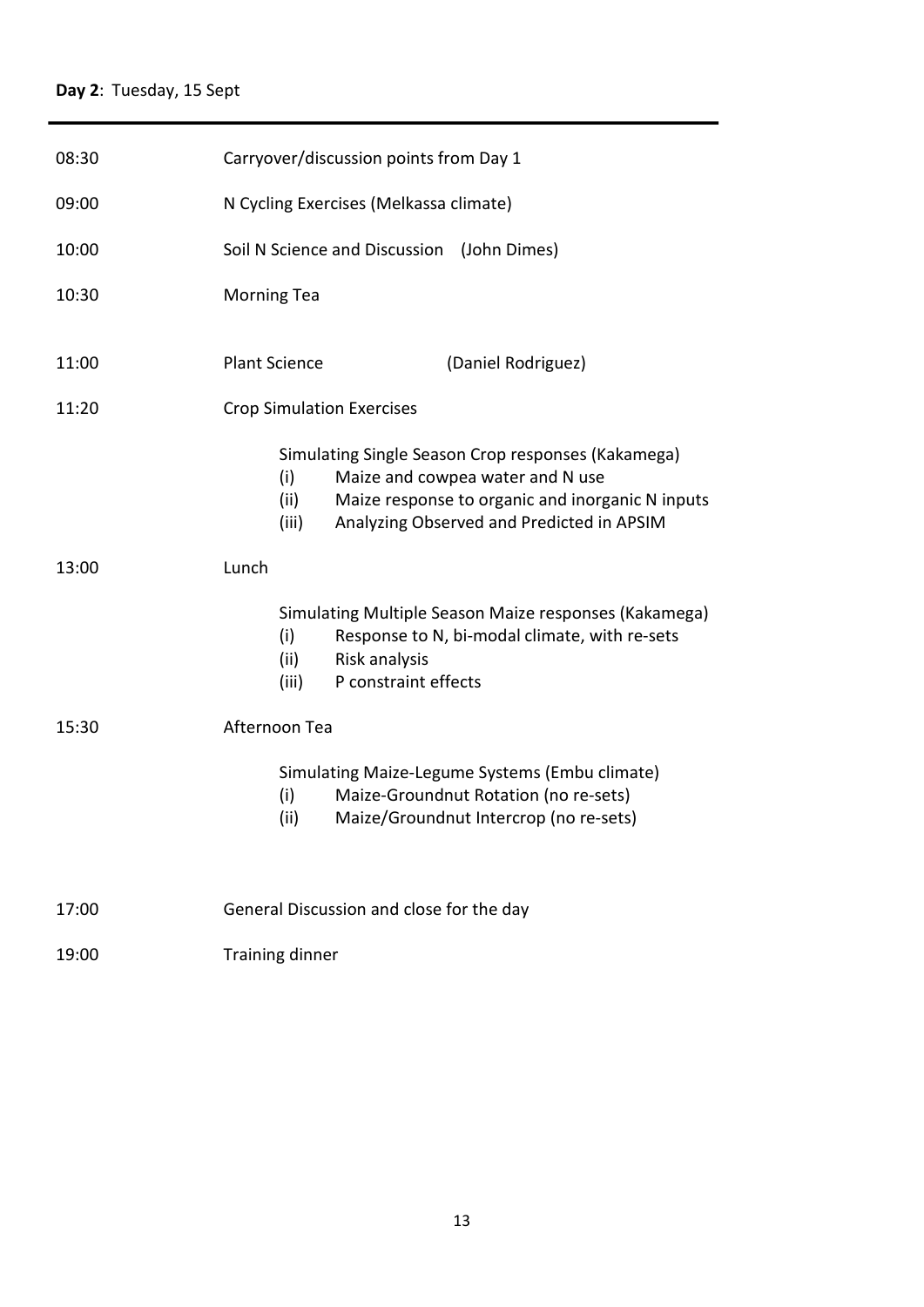# **Day 3**: Wednesday, 16 Mar

| 08:30 | Carryovers/discussion points from Day 2                 |                 |
|-------|---------------------------------------------------------|-----------------|
| 09:00 | Seasonal climate forecast capabilities in APSIM         | (Peter de Voil) |
| 09:30 | Seasonal climate forecast Exercise (Kakamega Climate)   |                 |
| 10:30 | <b>Morning Tea</b>                                      |                 |
| 11:00 | Climate Change Capabilities in APSIM                    | (Peter de Voil) |
| 11:30 | Analysis of Climate Change Effects                      |                 |
| 13:00 | Lunch                                                   |                 |
| 14:00 | Discussion on climate change and forecasting exercises. |                 |
| 14:30 | Introduction to APSFARM                                 |                 |
| 17:00 | Closing                                                 |                 |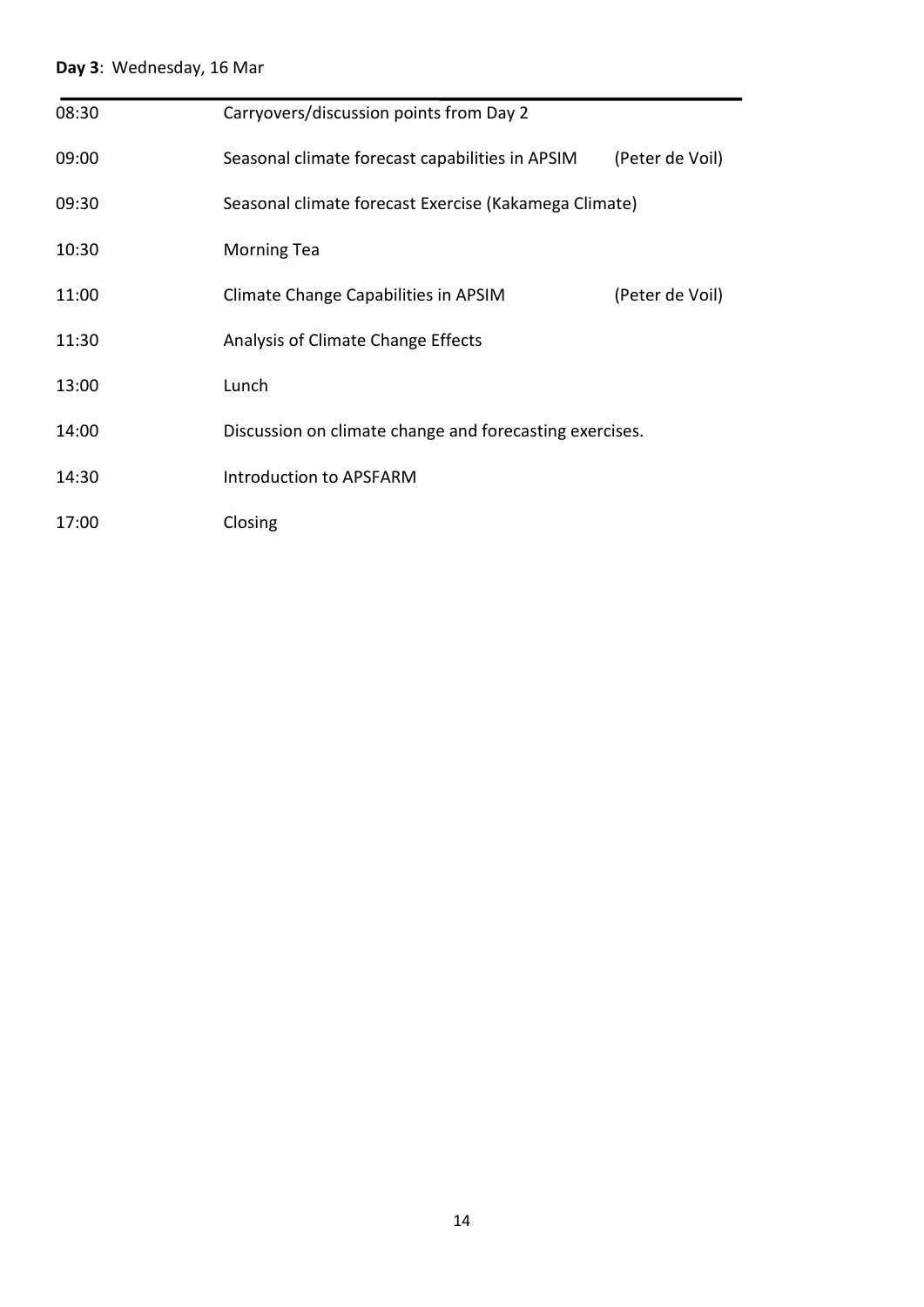| 08:30 | <b>Obtaining Soil Inputs for APSIM</b><br>Soil sampling demonstration (within ILRI campus)<br>Field equipment<br>Sampling strategies<br>Soil processing for analysis – SOC, water, N&P                                                                                          |
|-------|---------------------------------------------------------------------------------------------------------------------------------------------------------------------------------------------------------------------------------------------------------------------------------|
|       | Techniques for obtaining soil water input parameters<br>Soil Bulk Density                                                                                                                                                                                                       |
|       | Model sensitivity analysis                                                                                                                                                                                                                                                      |
| 10:30 | <b>Morning Tea</b>                                                                                                                                                                                                                                                              |
| 11:00 | Break-out into group activity                                                                                                                                                                                                                                                   |
|       | Group 1 – Simulation of Conservation Agriculture in APSIM (John Dimes)<br>Group 2 – APSFARM: use and applications (Daniel Rodriguez)<br>Group 3 – Climate Change simulation and analysis techniques (Peter de Voil)<br>Group 4 – West African cropping systems (John Hargraves) |

Groups discuss and design model applications within the above topics Group members were be assigned tasks (organize input data, do simulations, analyse outputs) and worked either as individuals or in teams to help reinforce learning from APSIM training and develop skills for cropping systems analysis.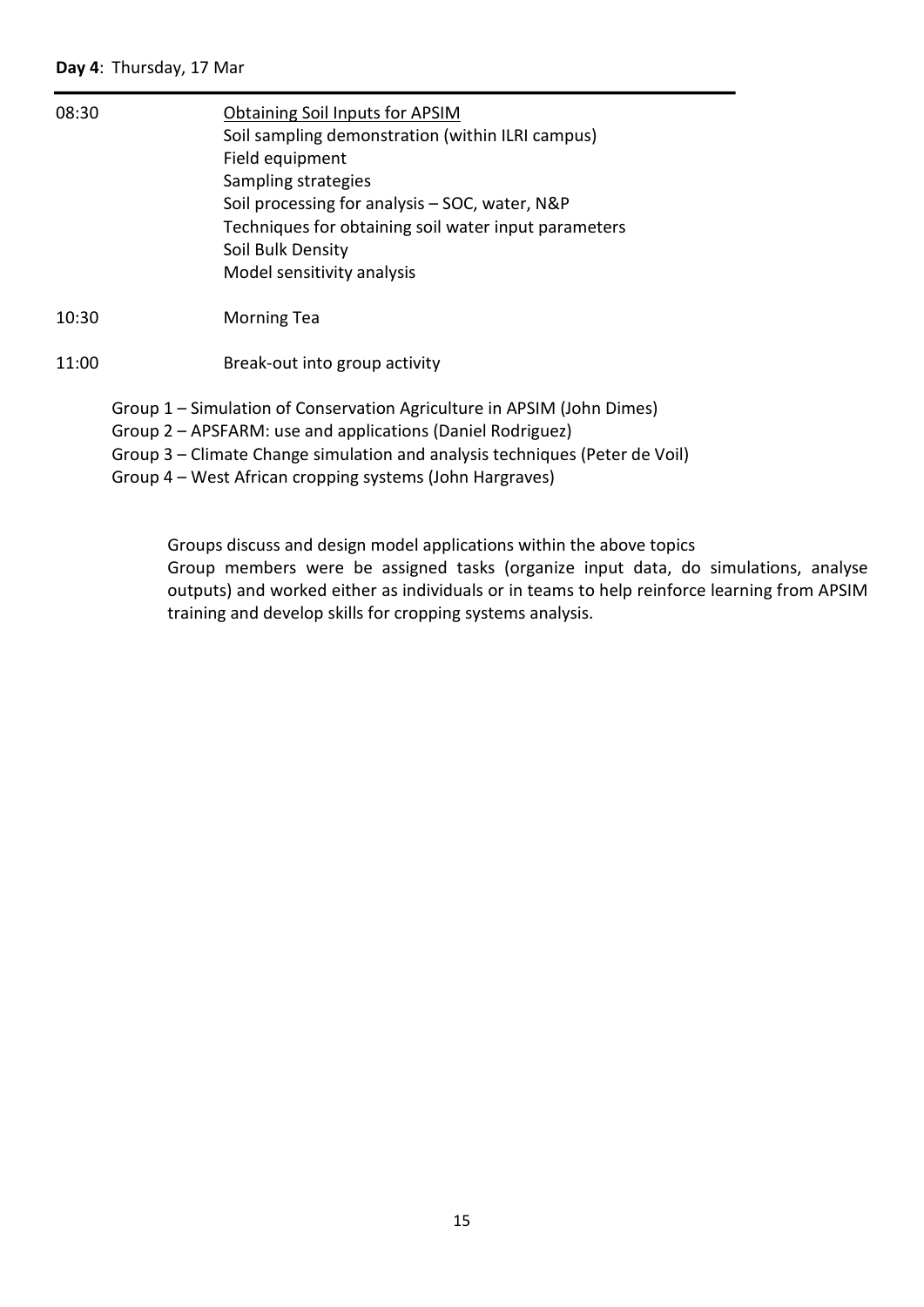# **Day 5**: Friday, 18 Mar

08:30- 13:00 Continue group activity, prepare presentation of results, discuss and plan follow-up activities (scheduling APSIM applications into workplans, on-going APSIM support needs, expected outputs)

14:00 Certificates and address to the group by the Australian Ambassador to Ethiopia.

# **Day 6**: Saturday, 19 Mar

| 08:30 | Group presentations                     |
|-------|-----------------------------------------|
| 10:30 | <b>Morning Tea</b>                      |
| 11:00 | General discussion (all to participate) |
| 12:00 | Closing up (Eric Craswell)              |

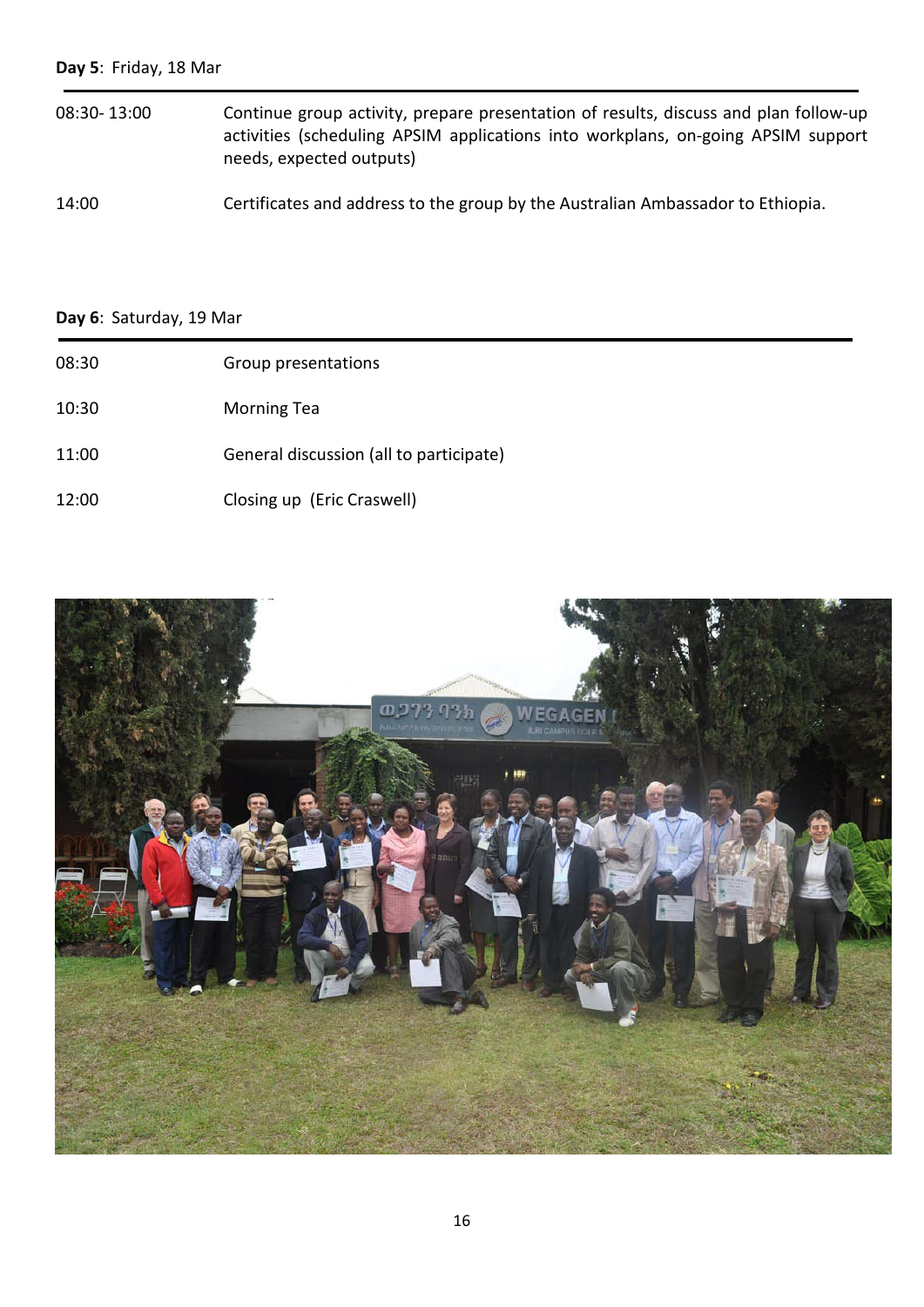# **Annex 4: Post-course Survey**

# **A: SUMMARY OF SCORES**

# **CRAWFORD FUND MASTER CLASS**

# **TITLE: Master class on: Risk management and systems modelling**

# **Post-training course participants' survey –**

This part of the questionnaire relates to the knowledge/skills acquired during the Master Class, i.e. the relevance of the contents to your work situation; the quality of the contents; the adequacy of the structure of the program; and the quality of the presenters.

As a result of the Master Class:

|                                                                                                                                          | Strongly<br>Agree | Agree          | Neutral | Disagree | $\frac{\text{Strongly}}{\text{Dissgreen}}$ | Not<br>Relevant |
|------------------------------------------------------------------------------------------------------------------------------------------|-------------------|----------------|---------|----------|--------------------------------------------|-----------------|
| (1) The contents of the training were relevant to my                                                                                     | 9                 | 6              |         |          |                                            |                 |
| work and I expect to be able to apply the<br>skills/knowledge from the training to my work                                               |                   |                |         |          |                                            |                 |
| (2) The training material and the training course<br>was of high quality.                                                                | 8                 | 5              | 2       |          |                                            |                 |
| (3) The presenters were clear and well versed in<br>their subject matters.                                                               | 12                | 3              |         |          |                                            |                 |
| (4) I feel that participating in this training has<br>increasing my opportunities to deliver better<br>outputs for my project activities | 11                | $\overline{4}$ |         |          |                                            |                 |
| (5) I would be interested to further increase my<br>skills on the use and application of farming systems<br>models for agriculture       | 12                | 3              |         |          |                                            |                 |
| (6) The networks made during the training will<br>enable me to produce better research outputs                                           | 10                | $\overline{4}$ | 1       |          |                                            |                 |
| (7) The networks made during the training will<br>enable me to produce better policy outputs                                             | 3                 | 5              | 5       | 1        |                                            |                 |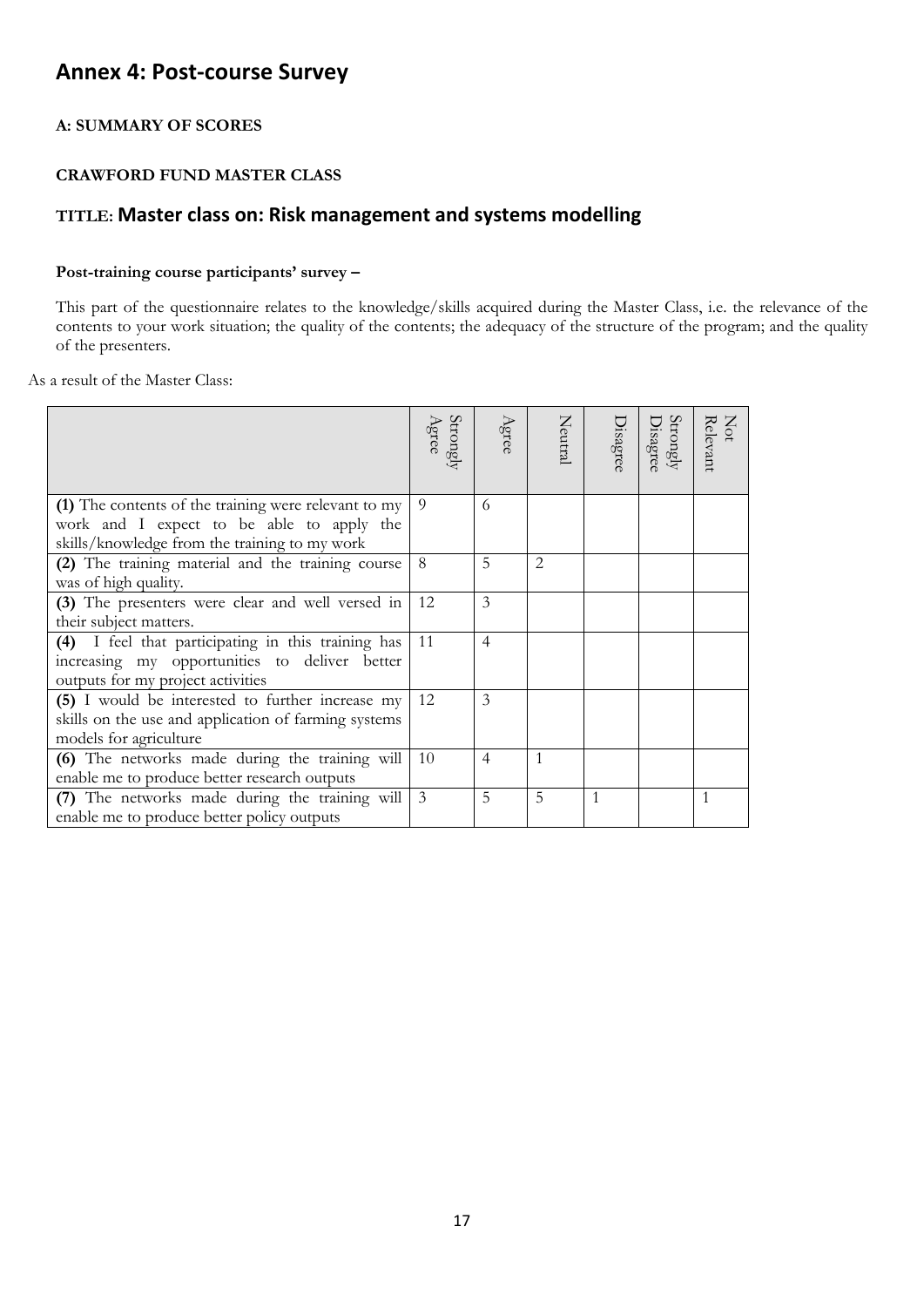# **B: LIST OF COMMENTS**

- The course enabled a good appreciation and hands on skills on the use of APSIM. However more practice may be required for one to confidently use the model. All the necessary tools and basics were however provided.
- Besides small corrections that should have been made before on some data on the exercises in the main training manual I think the training was really important and relevant for my current research interest. The next step for me would be on producing the datasets to calibrate the models which I think I can further work on with the trainers.
- I am very much impressed with the way this training was organized and also by the skills of the trainers.
- The training was of high standard and newly emerging science, which we have had less or no exposure in Africa.
- The participation of highly specialized and well experienced people makes the training very much useful from any training I have taken before.
- I really appreciate the Crawford for organizing and funding such a very useful training. I am also very much grateful for the kindness in covering all our expenses during the training.
- I have no doubt, because of the training, a significant breakthrough will be seen in some parts of Africa where SIMLESA project is being implemented.
- It will be good to have several of such training, first to understand the model better and its operations
- The trainers were very responsive to the demand of the trainees. They should be thanked and encouraged
- The support team (drivers, waiters, cashiers) did a wonderful job The extra-training event(s) were few but well arranged and set
- I wish the Master Class would have been eight days training program to sufficiently understand and to be an expert on some important element of system modelling
- During the training I observed that the system modelling under African condition can work better than any other world to the fact that there is variability's of climatic, edaphic and etc.
- The training was excellent, but we need more of such training programs in order to be conversant and understand the model better and its operations
- The trainers were very responsive to the demand of the trainees. They should be thanked and encouraged
- Some of our laptops were unable to handle the programs, we advise the project to put this in considerations for future planning
- The extra-training event(s) were few but well arranged and set
- The support team (drivers, waiters, cashiers) did a wonderful job not forgetting Madame Bekele, Aklilework in doing the bookings.